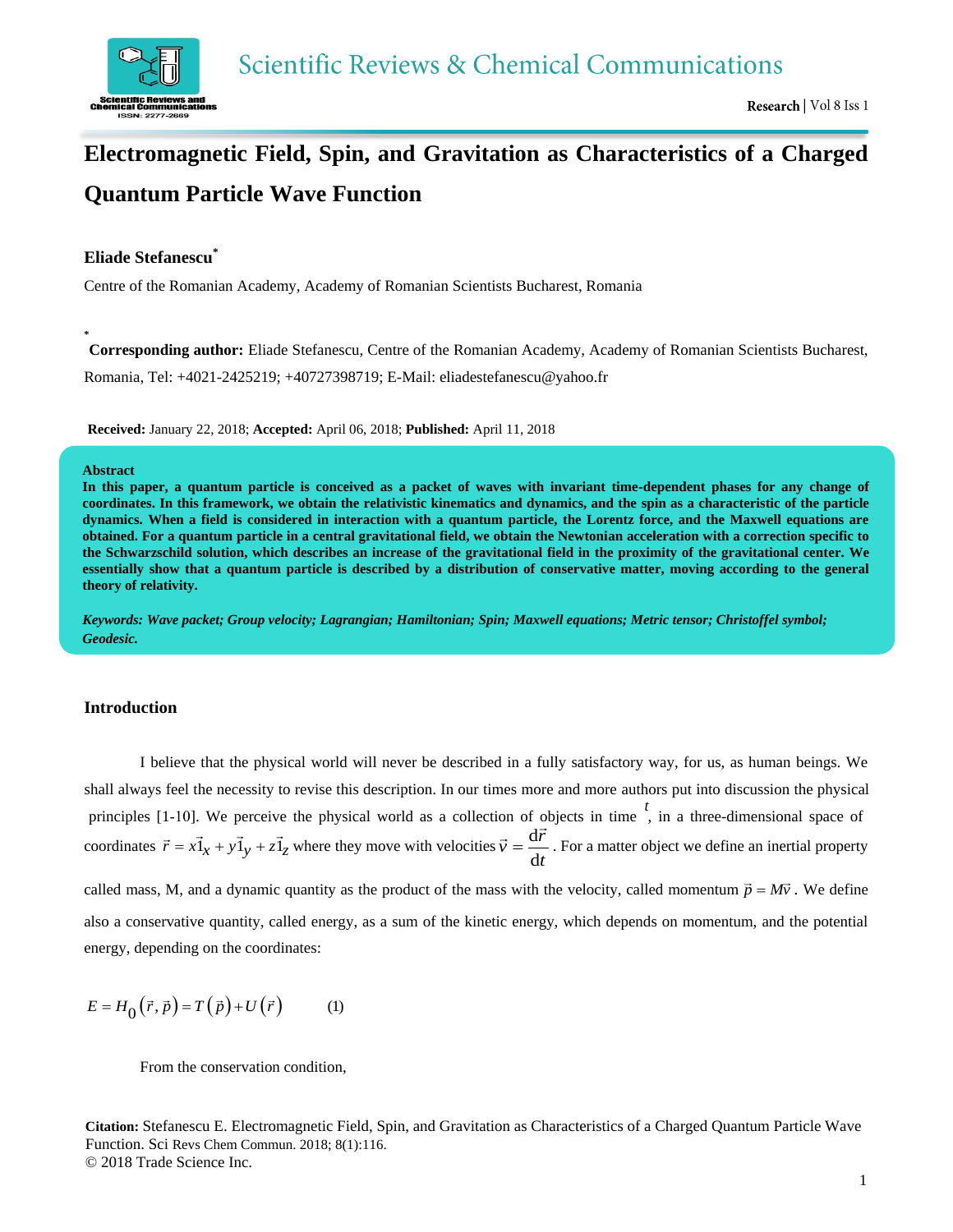$$
\frac{dE}{dt} = \frac{\partial H_0}{\partial \vec{r}} \frac{d}{dt} \vec{r} + \frac{\partial H_0}{\partial \vec{p}} \frac{d}{dt} \vec{p} = 0 \quad (2)
$$

we obtain the dynamic equations called Hamilton equations,

$$
\frac{\mathrm{d}}{\mathrm{d}t}\vec{r} = \frac{\partial H_0}{\partial \vec{p}} = \frac{\partial}{\partial \vec{p}}T(\vec{p})
$$

$$
\frac{\mathrm{d}}{\mathrm{d}t}\vec{p} = -\frac{\partial H_0}{\partial \vec{r}} = -\frac{\partial}{\partial \vec{r}}U(\vec{r})\qquad(3)
$$

while the energy function of coordinates and momentum is called Hamiltonian,

$$
H_0(\vec{r}, \vec{p}) = \frac{\vec{p}^2}{2M} + U(\vec{r}) \quad (4)
$$

However, this classical description tells us nothing about the structure of the physical world. Only Quantum Mechanics tells us something about the structure of the physical world. Namely, that this world is composed of species of identical quantum particles. On one hand, experimentally, it has been found that these particles are of a wavy nature. On the other hand, one could find that the simplest way to define a quantum particle is a wave packet, with the momentum conjugated to coordinates, and the energy conjugated to time, and a single quantum constant  $\hbar$ :

$$
\psi_{E}(\vec{r},t) = \frac{1}{(2\pi\hbar)^{3/2}} \int \varphi_{0}(\vec{p},t) e^{\frac{i}{\hbar}(\vec{p}\vec{r}-Et)} d^{3}\vec{p}
$$

$$
\varphi_{0}(\vec{p},t) = \frac{1}{(2\pi\hbar)^{3/2}} \int \psi_{E}(\vec{r},t) e^{-\frac{i}{\hbar}(\vec{p}\vec{r}-Et)} d^{3}\vec{r}
$$
(5)

we can define a momentum operator,

$$
\vec{p} = -i\hbar \frac{\partial}{\partial \vec{r}} \Longrightarrow -i\hbar \frac{\partial}{\partial \vec{r}} \psi_E(\vec{r}, t) = \vec{p} \psi_E(\vec{r}, t) \quad (6)
$$

and a Hamiltonianian operator,

$$
H_0 = i\hbar \frac{\partial}{\partial t} = -\frac{\hbar^2}{2M} \frac{\partial^2}{\partial \vec{r}^2} + U(\vec{r}) = E \quad (7)
$$

acting on these wave functions. A Schrödinger equation is obtained for a particle wave function: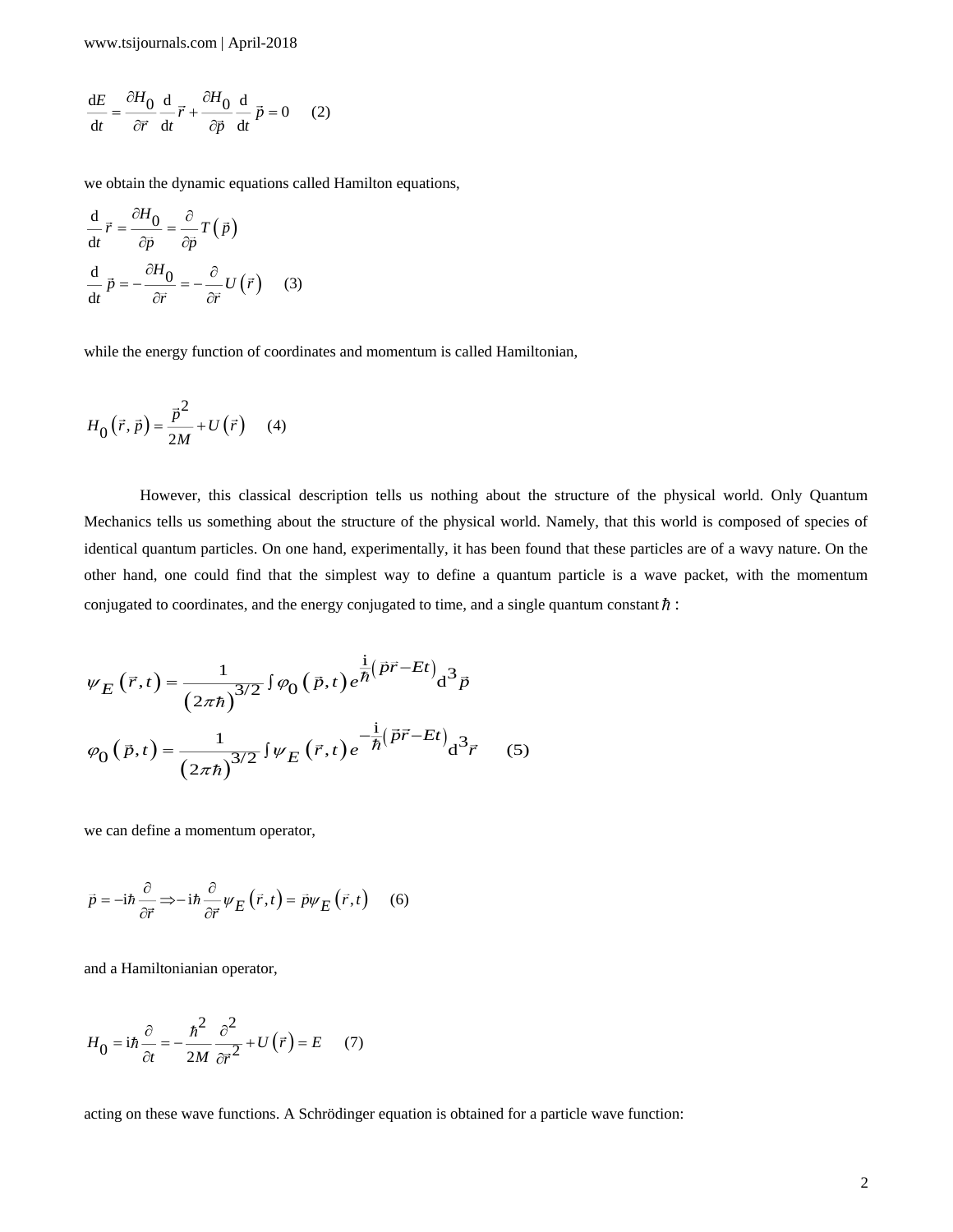$$
\left[-\frac{\hbar^2}{2M}\frac{\partial^2}{\partial \vec{r}^2} + U(\vec{r})\right]\psi_E(\vec{r},t) = E\psi_E(\vec{r},t) \quad (8)
$$

however, when the group velocities are calculated for these wave packets,

$$
\psi_E(\vec{r},t) = \frac{1}{(2\pi\hbar)^{3/2}} \int \varphi_0(\vec{p},t) e^{\frac{i}{\hbar} \left\{\vec{p}\vec{r} - \left[T(\vec{p}) + U(\vec{r})\right]t\right\}} d^3 \vec{p}
$$

$$
\varphi_0(\vec{p},t) = \frac{1}{(2\pi\hbar)^{3/2}} \int \psi_E(\vec{r},t) e^{-\frac{i}{\hbar} \left\{\vec{p}\vec{r} - \left[T(\vec{p}) + U(\vec{r})\right]t\right\}} d^3 \vec{r}
$$
(9)

one obtains an erroneous equation, contradictory to the corresponding Hamilton equation (3) – a minus sign is missing:

$$
\frac{d}{dt}\vec{r} = \frac{\partial H_0}{\partial \vec{p}} = \frac{\partial}{\partial \vec{p}}T(\vec{p})
$$
\n
$$
\frac{d}{dt}\vec{p} = \frac{\partial H_0}{\partial \vec{r}} = \frac{\partial}{\partial \vec{r}}U(\vec{r}) - \text{eroneous equation} \quad (10)
$$

## **Relativistic Quantum Principle**

We get back the minus sign only if we consider the Lagrangian instead of the Hamiltonian, originally considered in these equations,

$$
\psi_0(\vec{r},t) = \frac{1}{(2\pi\hbar)^{3/2}} \int \varphi_0(\vec{p},t) e^{\frac{i}{\hbar} \left\{\vec{p}\vec{r} - \left[T(\vec{p}) - U(\vec{r})\right]t\right\}} d^3 \vec{p}
$$

$$
\varphi_0(\vec{p},t) = \frac{1}{(2\pi\hbar)^{3/2}} \int \psi_0(\vec{r},t) e^{-\frac{i}{\hbar} \left\{\vec{p}\vec{r} - \left[T(\vec{p}) - U(\vec{r})\right]t\right\}} d^3 \vec{r}
$$
(11)

we notice that these equations, depending on the classical Lagrangian

$$
L_0(\vec{r}, \dot{\vec{r}}) = \vec{p}\dot{\vec{r}} - H_0(\vec{p}, \vec{r}) = T(\vec{p}) - U(\vec{r}) = \frac{M\vec{v}^2}{2} - U(\vec{r}) \quad (12)
$$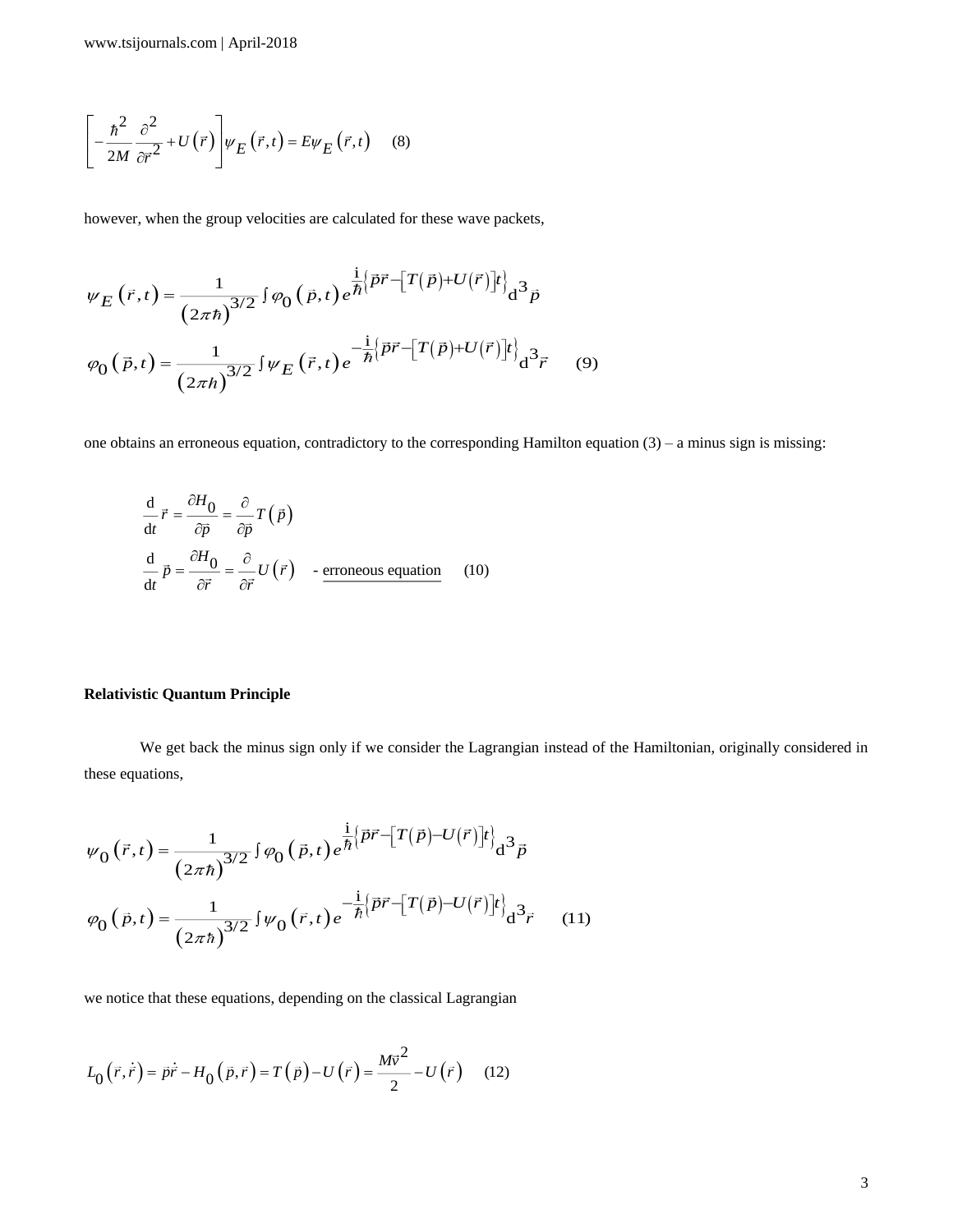Are still non-realistic, having an infinite spectrum of waves, as a function of the wave velocity. A realistic particle has a finite spectrum as a function of the wave propagation velocity. A finite spectrum is obtained for a relativistic Lagrangian

$$
L_0(\dot{\vec{r}})dt = -M_0 c^2 \sqrt{1 - \frac{\dot{\vec{r}}^2}{c^2}} dt = -M_0 c ds
$$
 (13)

with the momentum

$$
\vec{p} = \frac{\partial L_0}{\partial \dot{\vec{r}}} = \frac{M_0 \dot{\vec{r}}}{\sqrt{1 - \frac{\dot{\vec{r}}^2}{c^2}}} = M \dot{\vec{r}} \tag{14}
$$

and the mass

$$
M = \frac{M_0}{\sqrt{1 - \frac{\dot{\vec{r}}^2}{c^2}}}
$$
(15)

As functions of the particle velocity  $\vec{v} = \dot{\vec{r}}$  and the cut-off velocity c from (13) we notice that the invariance of the scalar time dependent phase variation of a wave function is equivalent to the invariance of the time-space interval. The invariance of the time-space interval means that a change of coordinates is in fact a rotation of the time-space coordinates.

By a well-known calculation, the relativistic transform of the coordinate intervals is obtained for the quantum particle waves (FIG. 1):

$$
dt = \frac{dt' + \frac{V}{c^2} dx'}{\sqrt{1 - \frac{V^2}{c^2}}}, \quad dx = \frac{dx' + Vdt'}{\sqrt{1 - \frac{V^2}{c^2}}}
$$
(16)  
dy = dy', dz = dz'.

On this basis, we define a Relativistic quantum principle: The scalar time-dependent phase variation of a quantum particle wave is an invariant for an arbitrary change of coordinates. This means the invariance of the time-space interval, i.e. the relativistic kinematics of the particle waves.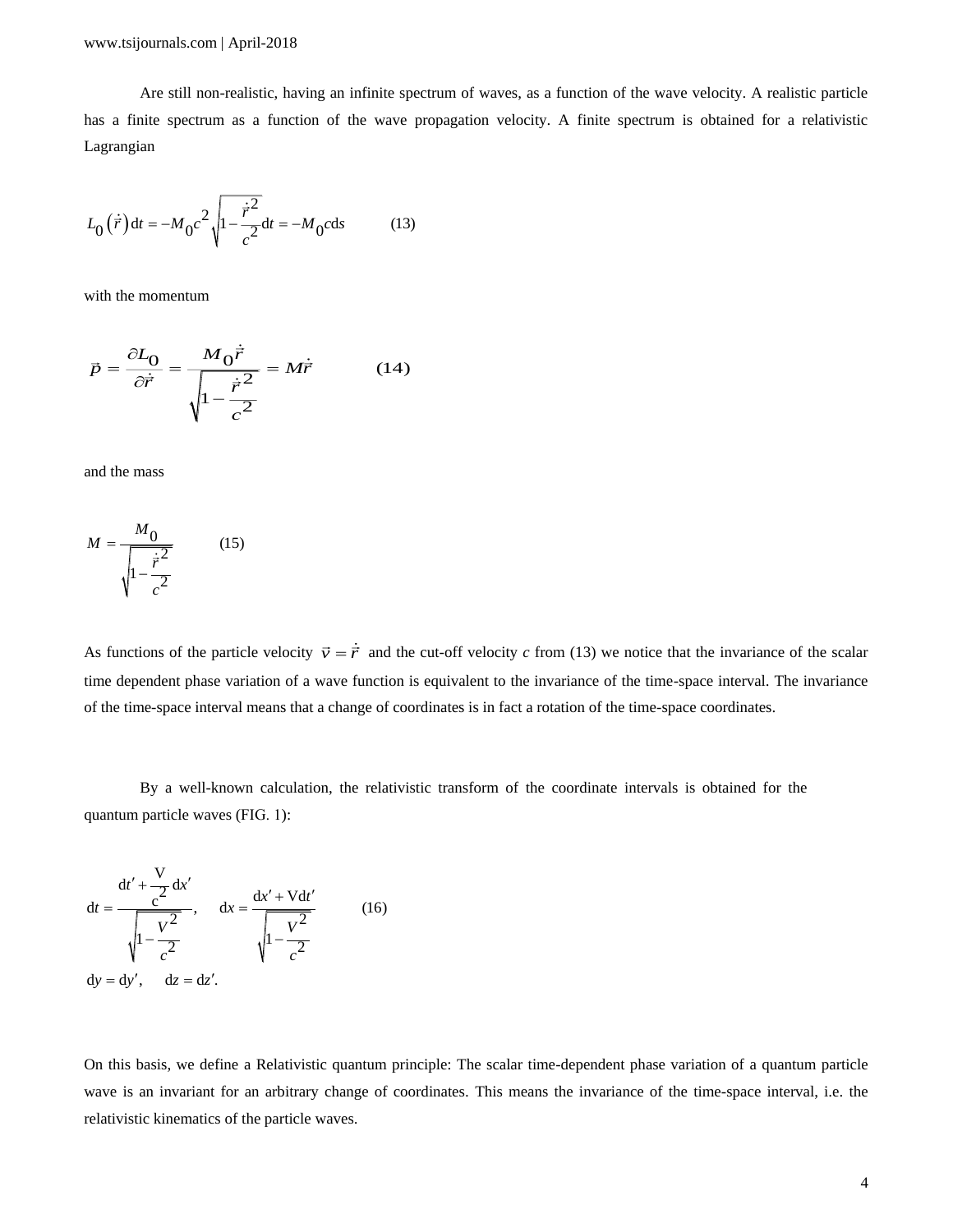

FIG. 1. **Change of coordinates, as a rotation of time-space system**  $\left( x^{0^{\prime}},x^{1^{\prime}}\right) ,$  $\{x^{0'}, x^{1'}\}$ , moving with a velocity  $V$  in a system  $\left(x^0, x^1\right)$ 

## **Spin-Statistics Relation**

For two-particle states  $\langle \vec{r}_1, \vec{r}_2 | i_1, i_2 \rangle$ , we define the inversion operator  $I$ ,

$$
\langle \vec{r}_2, \vec{r}_1 | i_1, i_2 \rangle = I \langle \vec{r}_1, \vec{r}_2 | i_1, i_2 \rangle \tag{17}
$$

by two successive applications,

$$
\langle \vec{r}_1, \vec{r}_2 | i_1, i_2 \rangle = I \langle \vec{r}_2, \vec{r}_1 | i_1, i_2 \rangle = I^2 \langle \vec{r}_1, \vec{r}_2 | i_1, i_2 \rangle \tag{18}
$$

we get the two eigenvalues of this operator corresponding to the Fermi-Dirac statistics, and the Bose-Einstein statistics:

$$
I2 = 1 \begin{cases} I1 = -1 & -Fermions \\ I2 = 1 & -Bosons \end{cases}
$$
 (19)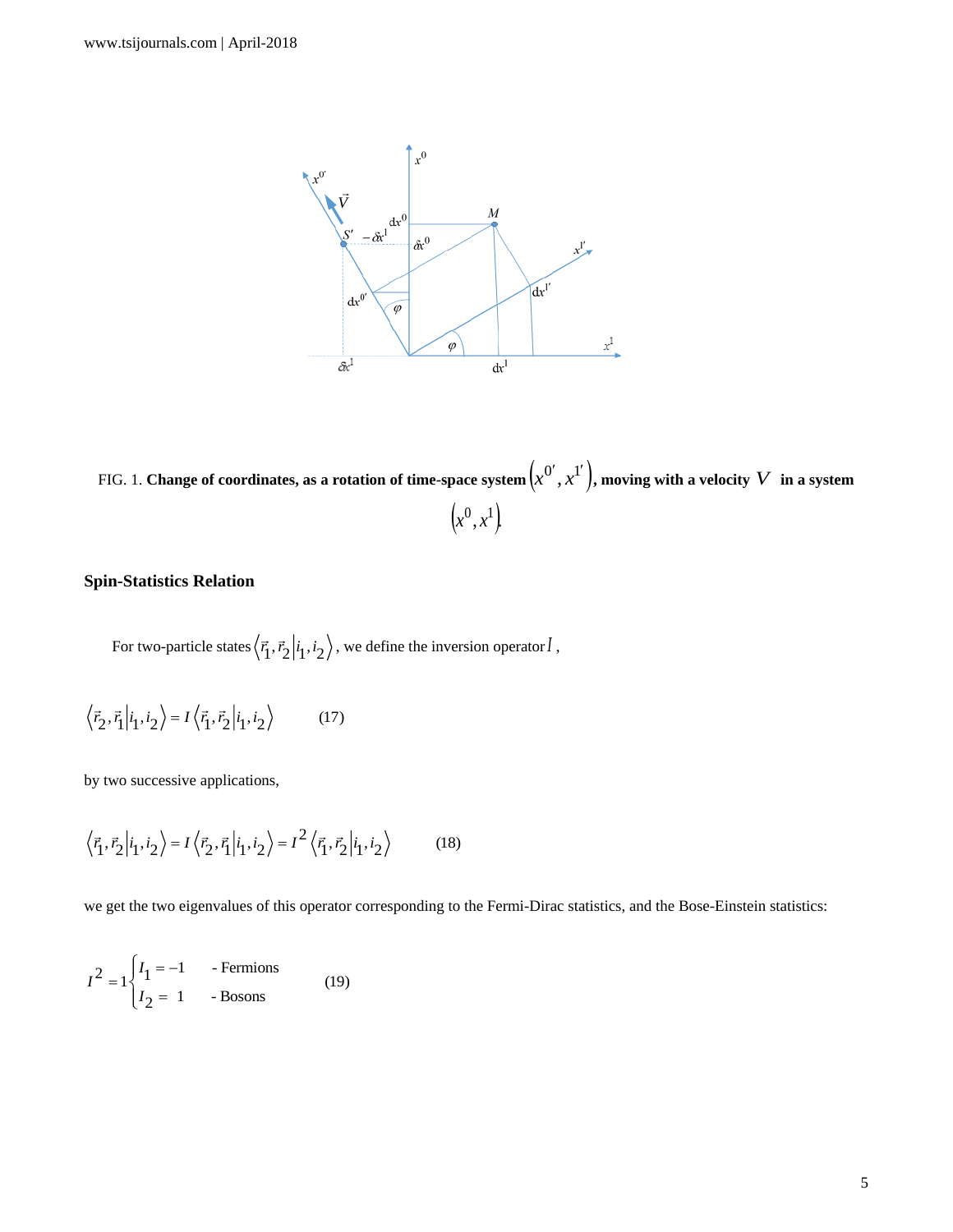we take into account that the inversion operation is equivalent to a double rotation of the two particles with an angle  $\pi$  (FIG. 2),

 1 2 *I R R* (20) 

FIG. 2. A two-particle inversion as a double rotation with an angle  $\pi$ .

In our case, when no orbital motion is considered, the rotation operator with a differential angle  $R_{\delta \vec{\alpha}}$ , as a function

of the total angular momentum 
$$
\vec{J}
$$
, reduces to a function of the proper angular momentum  $\vec{S}$ ,  
\n
$$
R_{\delta \vec{\alpha}} \psi (\vec{r}) = \psi (\vec{r} + \delta \vec{\alpha} \times \vec{r}) = \psi (\vec{r}) + \delta \vec{\alpha} \times \vec{r} \frac{\partial}{\partial \vec{r}} \psi (\vec{r})
$$
\n
$$
= \psi (\vec{r}) + \delta \vec{\alpha} \cdot \vec{r} \times \frac{\partial}{\partial \vec{r}} \psi (\vec{r}) = e^{i \vec{S} \delta \vec{\alpha}} \psi (\vec{r}) \qquad (21)
$$
\n
$$
i \vec{J} = i \vec{S}
$$

for a rotation angle  $\vec{\alpha}$ , we obtain the rotation operator

$$
R_{\vec{\alpha}} = e^{\mathbf{i}\vec{S}\vec{\alpha}} \tag{22}
$$

which means

$$
R_{\pi}^{(1)} = R_{\pi}^{(2)} = e^{i\pi S}
$$
 (23)

from (20), we obtain the relation between the eigenvalue of the proper rotation operator, called spin, and the eigenvalue of the inversion operator – the spin-statistics relation:

$$
I = e^{i2\pi S} \begin{cases} I_1 = e^{i2\pi S} & 1 = -1 \implies S_1 = \frac{1}{2} \\ I_2 = e^{i2\pi S} & 2 = 1 \implies S_2 = 1 \end{cases} \text{ - Fermions} \tag{24}
$$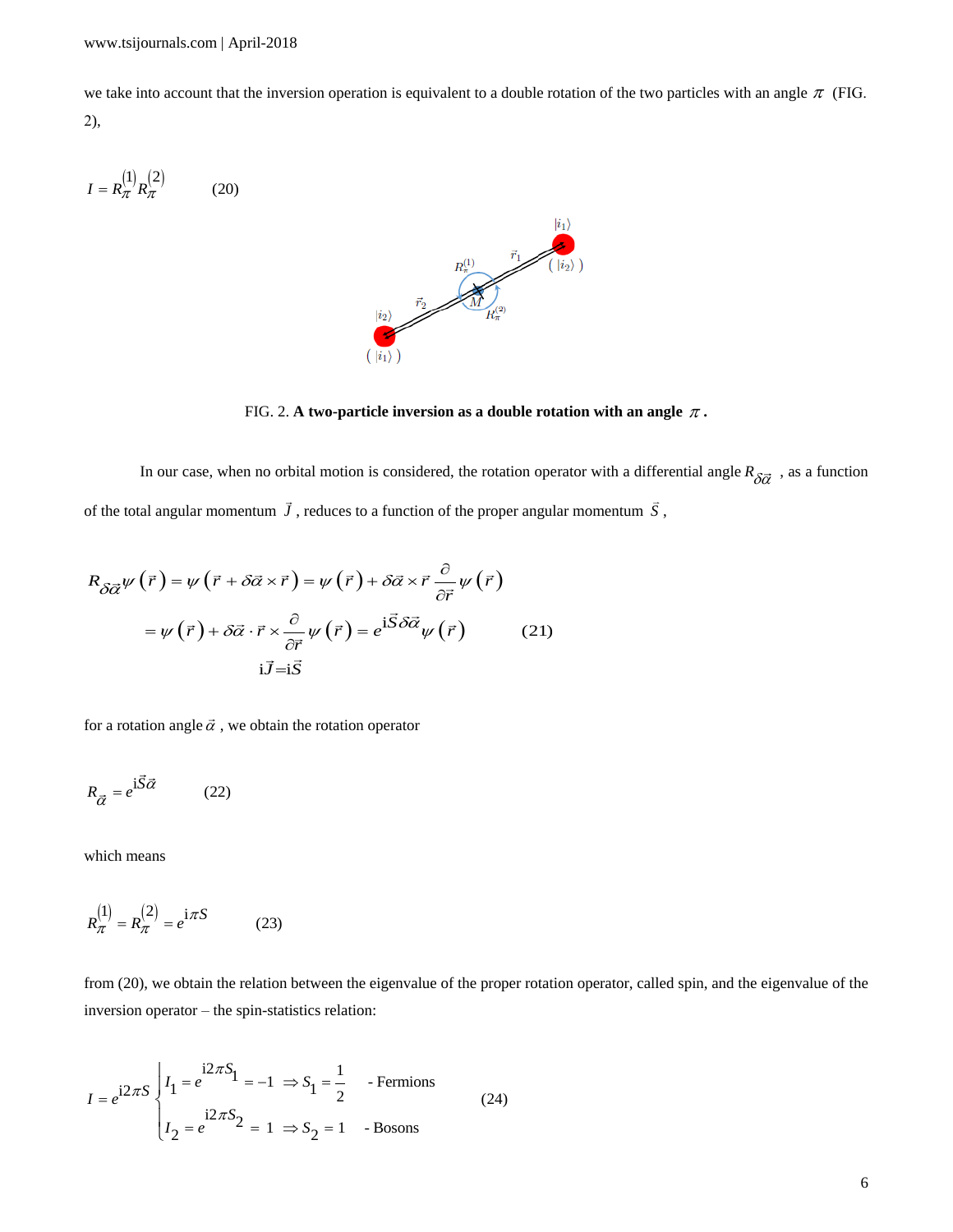#### **Quantum Particle in Electromagnetic Field**

When the wave packets

$$
\psi(\vec{r},t) = \frac{1}{(2\pi h)^{3/2}} \int \varphi(\vec{P},t) e^{\frac{i}{\hbar} \left[\vec{P}\vec{r} - L(\vec{r},\dot{\vec{r}},t)\right]} d^3 \vec{P}
$$

$$
\varphi(\vec{P},t) = \frac{1}{(2\pi h)^{3/2}} \int \psi(\vec{r},t) e^{-\frac{i}{\hbar} \left[\vec{P}\vec{r} - L(\vec{r},\dot{\vec{r}},t)\right]} d^3 \vec{r}
$$
(25)

of a quantum particle with a charge e are in a field of a vector potential  $\vec{A}(\vec{r},t)$  and a scalar potential  $U(\vec{r})$ , a time dependent phase variation arises, with terms proportional to variations of coordinates and time:

$$
L(\vec{r}, \dot{\vec{r}}, t) dt = -M_0 c^2 \sqrt{1 - \frac{\dot{\vec{r}}^2}{c^2}} dt + e\vec{A}(\vec{r}, t) d\vec{r} - eU(\vec{r}) dt \qquad (26)
$$

In this case, we get a canonical momentum  $\vec{P}$ , which includes a mechanical component  $\vec{P}$  as a function of the particle mass and velocity, and an electromagnetic component as the product of the charge with the vector potential:

$$
\vec{P} = \frac{\partial}{\partial \vec{r}} L(\vec{r}, \dot{\vec{r}}, t) = \frac{M_0 \dot{\vec{r}}}{\sqrt{1 - \frac{\dot{\vec{r}}^2}{c^2}}} + e\vec{A}(\vec{r}, t) = \vec{p} + e\vec{A}(\vec{r}, t)
$$
(27)

From the group velocity in the momentum space, we get the Lagrange equation

$$
\frac{\mathrm{d}}{\mathrm{d}t}\vec{P} = \frac{\mathrm{d}}{\mathrm{d}t}\frac{\partial}{\partial\vec{r}}L(\vec{r},\dot{\vec{r}},t) = \frac{\partial}{\partial\vec{r}}L(\vec{r},\dot{\vec{r}},t) \tag{28}
$$

With this equation, for the Hamiltonian

$$
H(\vec{P}, \vec{r}, t) = \vec{P}\vec{r} - L(\vec{r}, \vec{r}, t)
$$
 (29)

we obtain a time variation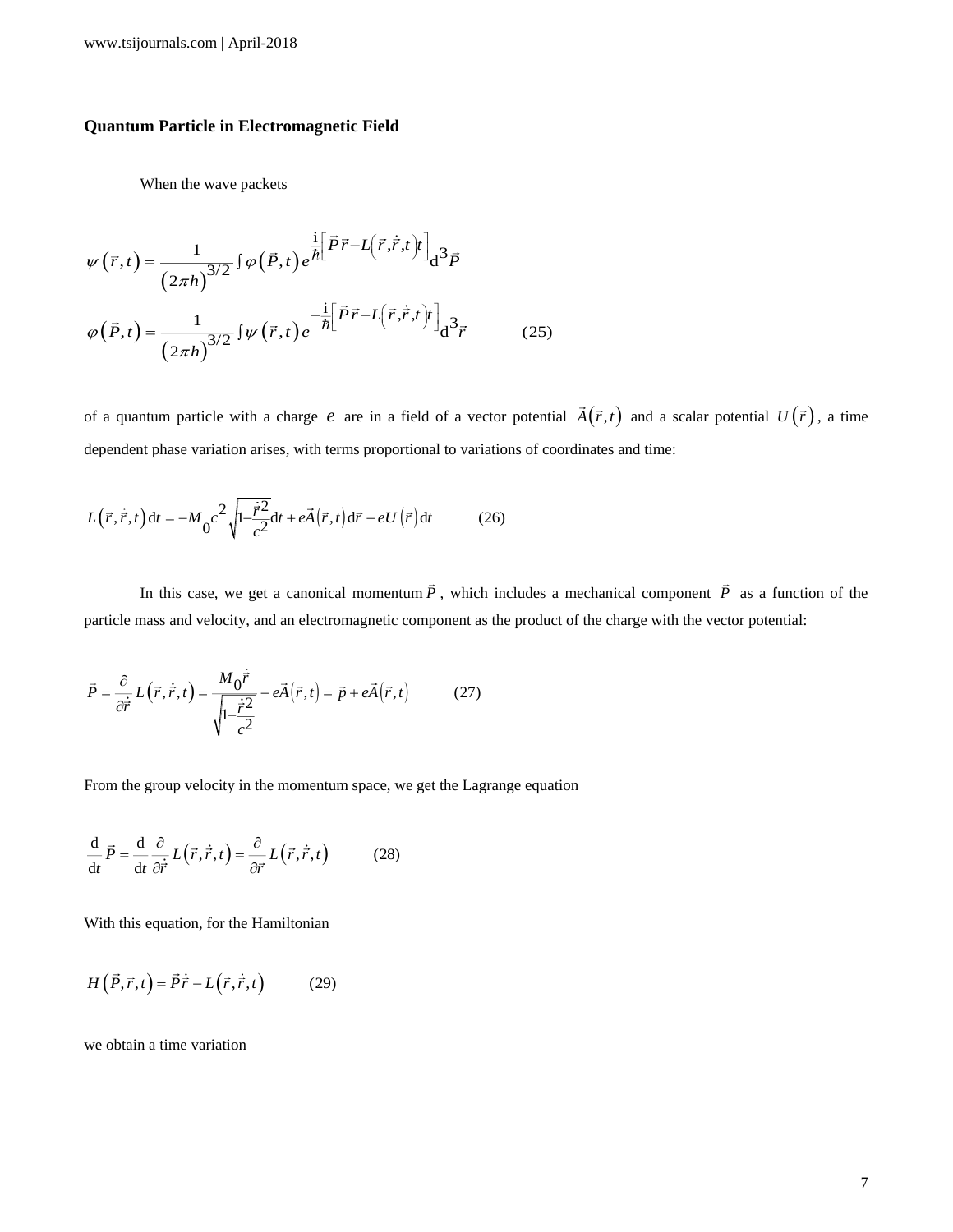$$
\frac{\mathrm{d}}{\mathrm{d}t} H(\vec{P}, \vec{r}, t) = \dot{\vec{P}} \dot{\vec{r}} + \frac{\vec{P} \ddot{\vec{r}}}{\partial \vec{r}} - \frac{\partial}{\partial \vec{r}} L(\vec{r}, \dot{\vec{r}}, t) \dot{\vec{r}} - \frac{\partial}{\partial \dot{\vec{r}}} L(\vec{r}, \dot{\vec{r}}, t) \ddot{\vec{r}} - \frac{\partial}{\partial t} L(\vec{r}, \dot{\vec{r}}, t) \n= \frac{\partial}{\partial \vec{P}} H(\vec{P}, \vec{r}, t) \dot{\vec{P}} + \frac{\partial}{\partial \vec{r}} H(\vec{P}, \vec{r}, t) \dot{\vec{r}} + \frac{\partial}{\partial t} H(\vec{P}, \vec{r}, t),
$$

which leads to the Hamilton equations

$$
\dot{\vec{r}} = \frac{\partial}{\partial \vec{P}} H(\vec{P}, \vec{r}, t)
$$
  
\n
$$
\dot{\vec{P}} = -\frac{\partial}{\partial \vec{r}} H(\vec{P}, \vec{r}, t)
$$
  
\n
$$
\frac{\partial}{\partial t} H(\vec{P}, \vec{r}, t) = -\frac{\partial}{\partial t} L(\vec{r}, \dot{\vec{r}}, t)
$$
(30)

and an explicit time-variation

$$
\frac{\mathrm{d}}{\mathrm{d}t} H(\vec{P}, \vec{r}, t) = \frac{\partial}{\partial t} H(\vec{P}, \vec{r}, t) \tag{31}
$$

It is interesting that the Hamiltonian of a particle in a constant scalar potential  $U(\vec{r})$ , under the action of a time varying vector potential  $\vec{A}(\vec{r},t)$ , is a conservative function,

$$
H(\vec{P}, \vec{r}, t) = \vec{P}\dot{\vec{r}} - L(\vec{r}, \dot{\vec{r}}, t)
$$
  
= 
$$
\frac{M_0 \dot{\vec{r}}^2}{\sqrt{1 - \frac{\dot{\vec{r}}^2}{c^2}}} + e\vec{A}(\vec{r}, t)\dot{\vec{r}} - \left(-M_0 c^2 \sqrt{1 - \frac{\dot{\vec{r}}^2}{c^2}} + e\vec{A}(\vec{r}, t)\dot{\vec{r}} - eU(\vec{r})\right)
$$

called energy:

$$
E(\vec{r}, \dot{\vec{r}}) = H(\vec{P}, \vec{r}, t) = \frac{M_0 c^2}{\sqrt{1 - \frac{\dot{\vec{r}}^2}{c^2}}} + eU(\vec{r})
$$
(32)

From (27), we obtain the first term of this expression as a function of the canonical momentum,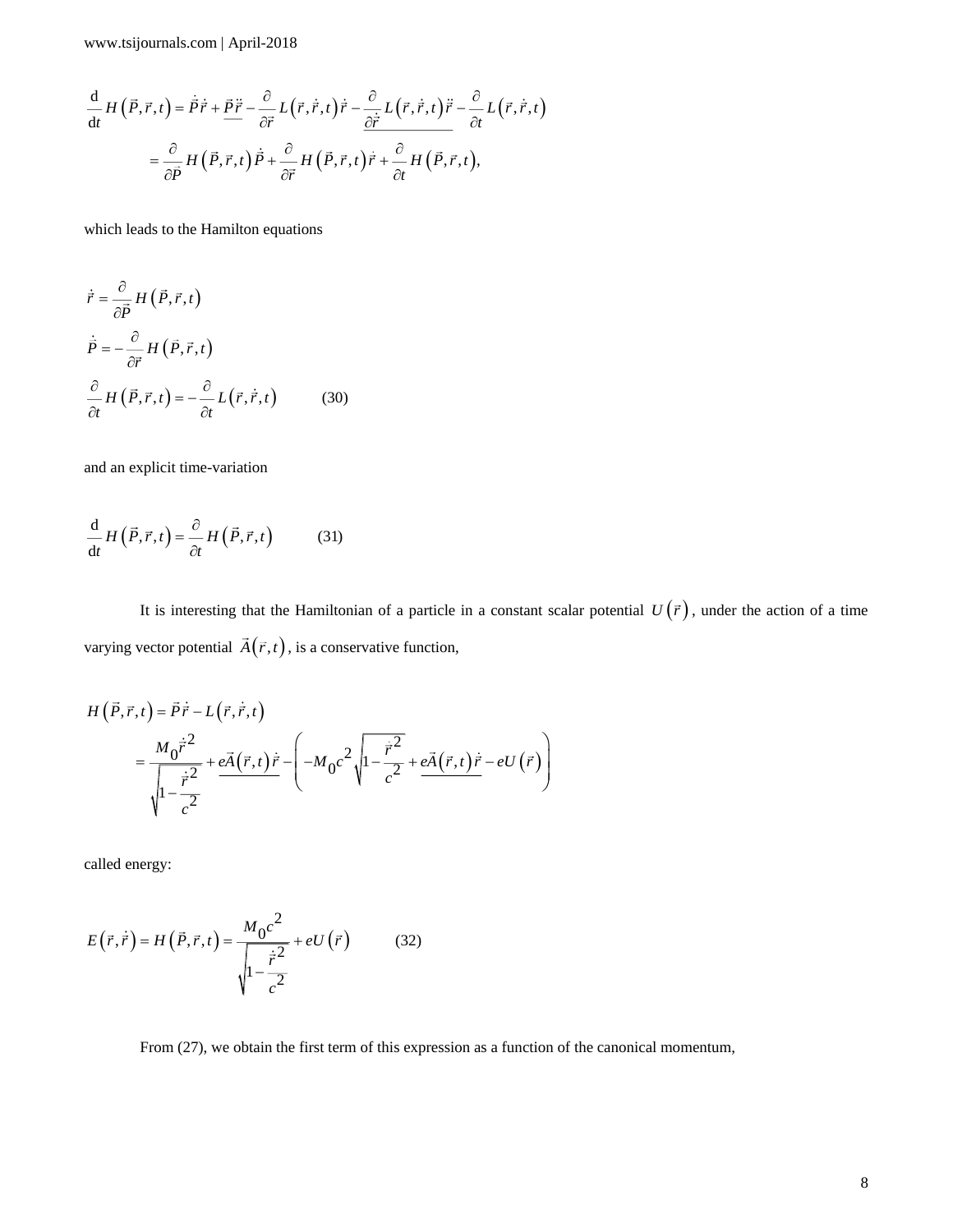$$
\frac{M_0^2 c^2}{1 - \frac{\dot{r}^2}{c^2}} = \frac{M_0^2 \dot{r}^2}{1 - \frac{\dot{r}^2}{c^2}} + M_0^2 c^2 = \left[\vec{P} - e\vec{A}(\vec{r}, t)\right]^2 + M_0^2 c^2
$$

which leads to the canonical form of the Hamiltonian:

$$
H(\vec{P}, \vec{r}, t) = c \sqrt{M_0^2 c^2 + [\vec{P} - e\vec{A}(\vec{r}, t)]^2} + eU(\vec{r})
$$
 (33)

From (27), we also obtain the mechanical force acting on a quantum wave,

$$
\vec{F}_e = \frac{d}{dt}\vec{p} = \frac{d}{dt}\vec{P} - e\frac{d}{dt}\vec{A}(\vec{r},t) \tag{34}
$$

which, with the Lagrange equation (28),

$$
\frac{\mathrm{d}}{\mathrm{d}t}\vec{P} = \frac{\partial}{\partial\vec{r}}L(\vec{r},\dot{\vec{r}},t) = e\frac{\partial}{\partial\vec{r}}\left[\vec{A}(\vec{r},t)\dot{\vec{r}}\right] - e\frac{\partial}{\partial\vec{r}}U(\vec{r})\tag{35}
$$

and the vector formula

$$
\dot{\vec{r}} \times \left[ \frac{\partial}{\partial \vec{r}} \times A(\vec{r}, t) \right] = \frac{\partial}{\partial \vec{r}} \left[ \dot{\vec{r}} A(\vec{r}, t) \right] - \left( \dot{\vec{r}} \frac{\partial}{\partial \vec{r}} \right) A(\vec{r}, t) \tag{36}
$$

takes the Lorentz form,

$$
\vec{F}_e = e\vec{E}(\vec{r},t) + e\dot{\vec{r}} \times \vec{B}(\vec{r},t)
$$
 (37)

depending on the electric field

$$
\vec{E}(\vec{r},t) = -\frac{\partial}{\partial \vec{r}} U(\vec{r}) - \frac{\partial}{\partial t} \vec{A}(\vec{r},t)
$$
(38)

and the magnetic induction

$$
\vec{B}(\vec{r},t) = \frac{\partial}{\partial \vec{r}} \times \vec{A}(\vec{r},t)
$$
(39)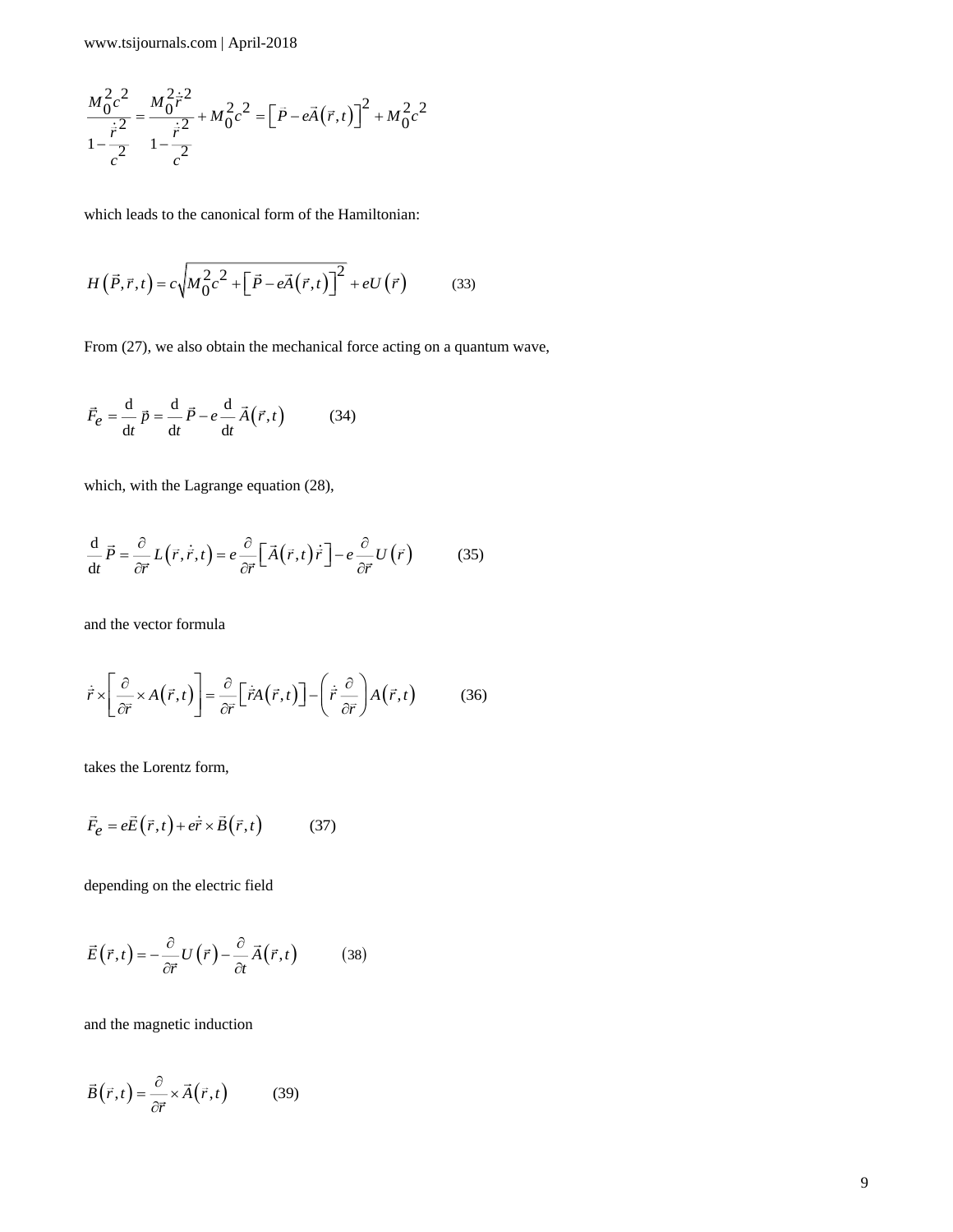From equations (38) and (39) we obtain the Faraday-Maxwell law of the electromagnetic induction,

$$
\frac{\partial}{\partial \vec{r}} \times \vec{E}(\vec{r}, t) = -\frac{\partial}{\partial t} \vec{B}(\vec{r}, t)
$$
(40)

and the Gauss-Maxwell law of the magnetic induction flow,

$$
\frac{\partial}{\partial \vec{r}} \vec{B}(\vec{r}, t) = 0 \tag{41}
$$

With the gouge condition

$$
\frac{\partial}{\partial \vec{r}} \vec{A}(\vec{r}, t) = 0 \tag{42}
$$

we obtain the Gauss-Maxwell law of the electric field flow,

$$
\frac{\partial}{\partial \vec{r}} \vec{E}(\vec{r}, t) = -\frac{\partial^2}{\partial \vec{r}^2} U(\vec{r}) = \frac{\rho(\vec{r})}{\varepsilon_0}
$$
(43)

with the charge density as source of the electric potential  $U(\vec{r})$ , while  $\varepsilon_0$  is a physical constant called permittivity. From the time variation of the electric field,

$$
\frac{\mathrm{d}}{\mathrm{d}t}\vec{E}(\vec{r},t) = \left(\dot{\vec{r}}\frac{\partial}{\partial\vec{r}}\right)\vec{E}(\vec{r},t) + \frac{\partial}{\partial t}\vec{E}(\vec{r},t) \tag{44}
$$

which, acting on a charge density  $\rho(\vec{r})$  produces a current density in its direction,

$$
\vec{j}(\vec{r},t) = \rho(\vec{r},t)\dot{\vec{r}} = \sigma \vec{E}(\vec{r},t), \ \dot{\vec{r}} \times \vec{E}(\vec{r},t) = 0
$$

with the vector formula

$$
\frac{\partial}{\partial \vec{r}} \times \left[ \frac{\dot{\vec{r}} \times \vec{E}(\vec{r}, t) \right] = \dot{\vec{r}} \left[ \frac{\partial}{\partial \vec{r}} \vec{E}(\vec{r}, t) \right] - \left( \dot{\vec{r}} \frac{\partial}{\partial \vec{r}} \right) \vec{E}(\vec{r}, t)
$$

$$
= \dot{\vec{r}} \frac{\rho(\vec{r}, t)}{\varepsilon_0} - \left( \dot{\vec{r}} \frac{\partial}{\partial \vec{r}} \right) \vec{E}(\vec{r}, t) = 0 \tag{45}
$$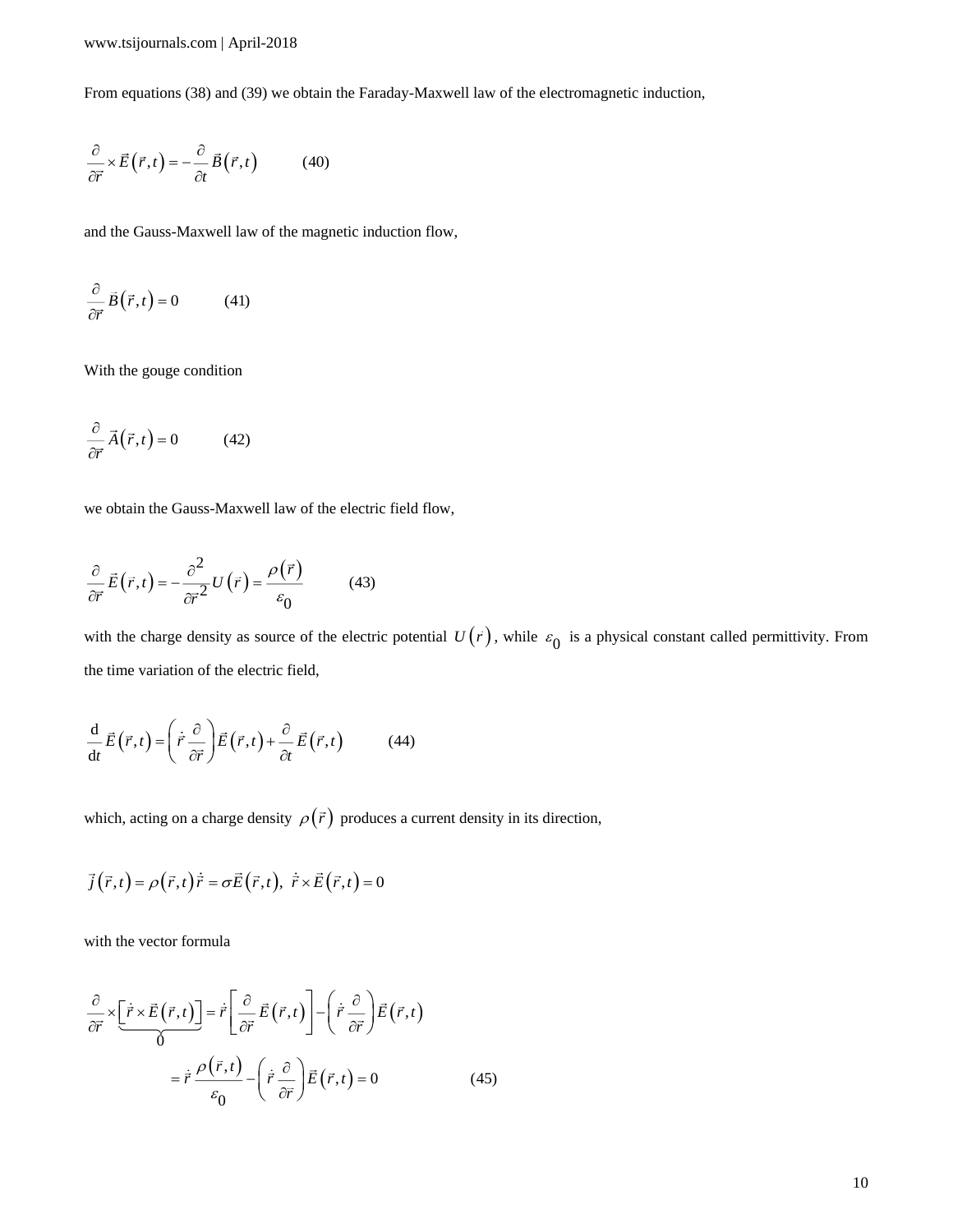we obtain

$$
\varepsilon_0 \frac{\mathrm{d}}{\mathrm{d}t} \vec{E}(\vec{r},t) = \vec{j}(\vec{r},t) + \varepsilon_0 \frac{\partial}{\partial t} \vec{E}(\vec{r},t) \tag{46}
$$

Considering for the two fields *E*  $\overline{a}$  and *B*  $\rightarrow$ an equation symmetric with (40),

$$
\varepsilon_0 \frac{\mathrm{d}}{\mathrm{d}t} \vec{E}(\vec{r},t) = \frac{1}{\mu_0} \frac{\partial}{\partial \vec{r}} \times \vec{B}(\vec{r},t)
$$

which leads to a field propagation with a velocity

$$
c = \frac{1}{\sqrt{\varepsilon_0 \mu_0}}\tag{47}
$$

we obtain the Ampère-Maxwell law

$$
\frac{1}{\mu_0} \frac{\partial}{\partial \vec{r}} \times \vec{B}(\vec{r}, t) = \vec{j}(\vec{r}) + \varepsilon_0 \frac{\partial}{\partial t} \vec{E}(\vec{r}, t)
$$
(48)

propagation velocity (47) is equal to the cutoff velocity  $c$  of the quantum particle spectrum (FIG. 3). In this way, for the two fields (38) and (39), the Maxwell equations (40), (41), (43) and (48), and the Lorentz force (37), are obtained only from the condition of interaction with a quantum particle. For the physical consistency of this theory, the field



FIG. 3. **Wave packet of a quantum particle with a cutoff velocity of the spectrum equal to the light velocity** *<sup>c</sup>* **.**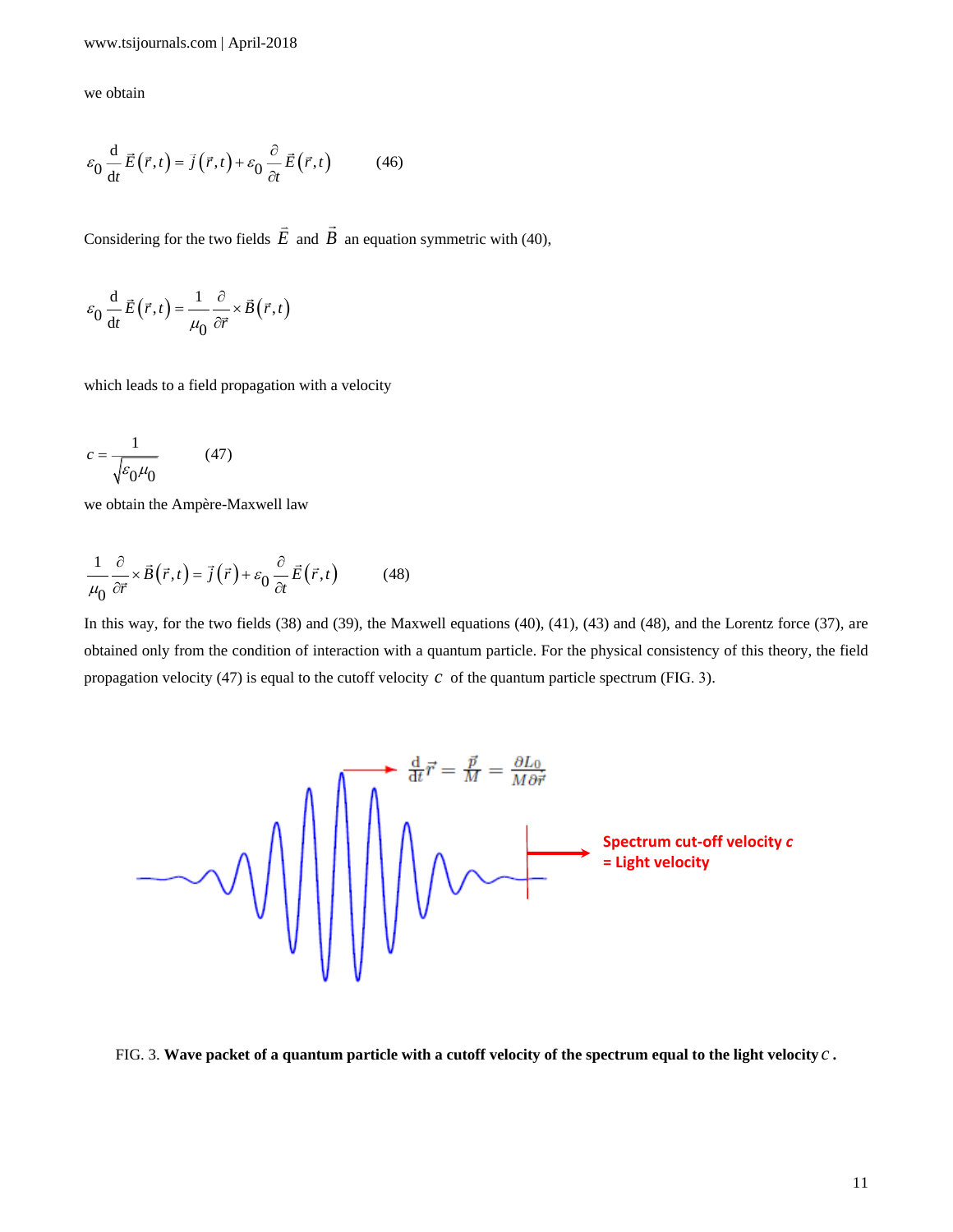## **The Relativistic Quantum Principle and the Dynamic Equation**

We consider the time dependent phase differential

$$
dS = L(\vec{r}, \dot{\vec{r}}, t) dt = -M_0 c ds + e \vec{A}(\vec{r}, t) d\vec{r} - e U(\vec{r}) dt \qquad (49)
$$

with a term of interaction as the product of the field potential four-vector

$$
\left(A_i\right) = \left(A_x, A_y, A_z, \frac{1}{c}U\right) \tag{50}
$$

with the coordinate four-vector

$$
(xi) = (x, y, z, \text{ict})
$$
 (51)

and the time-space interval

$$
ds = \sqrt{-dx_i^2} \tag{52}
$$

We obtain the time dependent phase of a quantum particle in an electromagnetic field potential as an action

$$
S = \int L(\vec{r}, \dot{\vec{r}}, t) dt = \int \left( -M_0 c ds + e A_i dx_i \right) \tag{53}
$$

According to the relativistic quantum principle the time dependent phase variation is null:

$$
\delta S = \iint M_0 c \frac{\mathrm{d}x_i}{\mathrm{d}s} \delta \mathrm{d}x_i + eA_i \delta \mathrm{d}x_i + e\delta A_i \mathrm{d}x_i \bigg) = 0 \tag{54}
$$

Integrating by parts, for the velocity four-vector

$$
u_i = \frac{\mathrm{d}x_i}{\mathrm{d}s} \tag{55}
$$

and the field four-tensor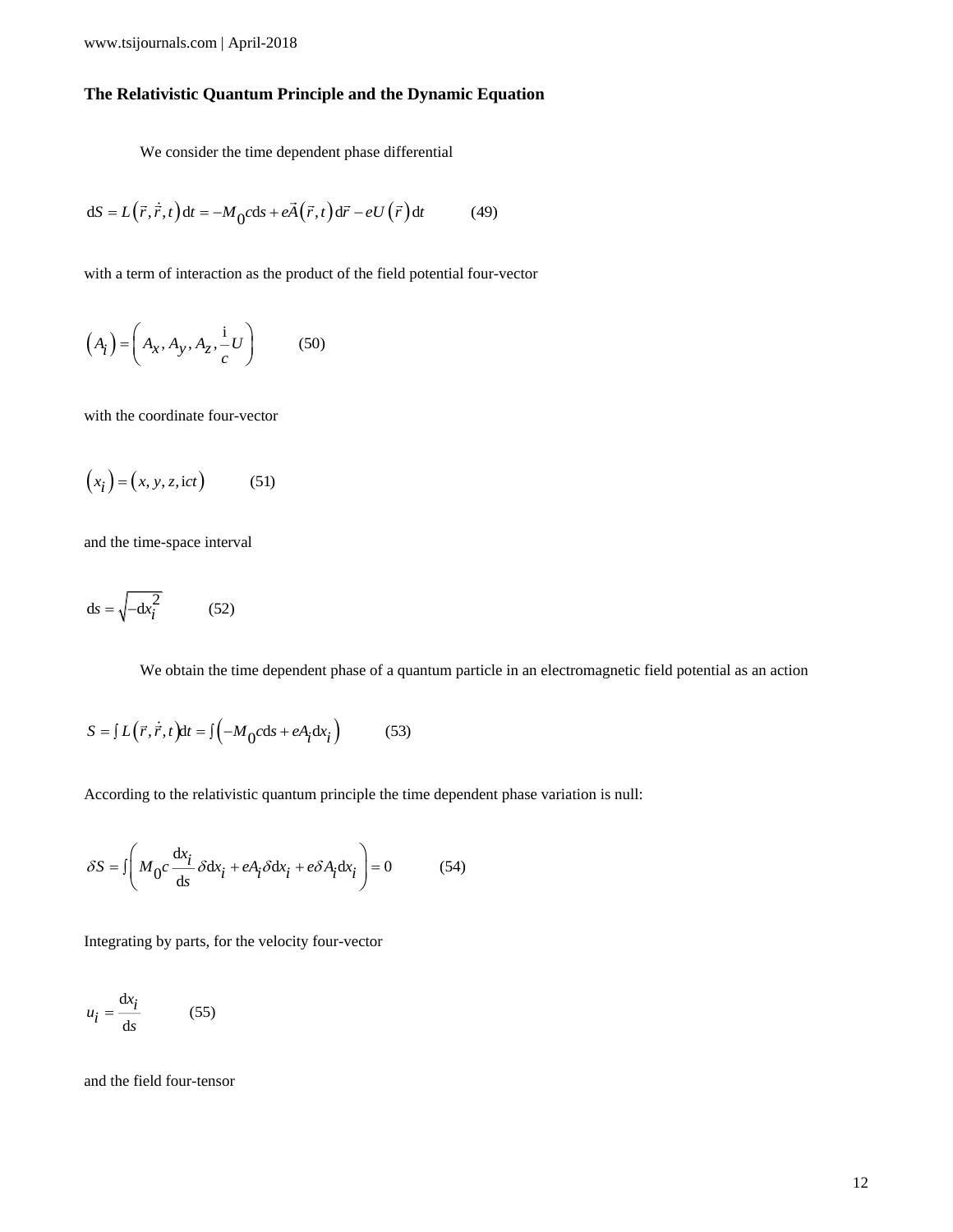$$
F_{ik} = \frac{\partial A_k}{\partial x_i} - \frac{\partial A_i}{\partial x_k}
$$
 (56)

we obtain the dynamic equations

$$
M_0 c \frac{\mathrm{d} u_i}{\mathrm{d} s} = e F_{ik} u_k \tag{57}
$$

Or

$$
\frac{\mathrm{d}}{\mathrm{d}t} \left( M \frac{\mathrm{d}x_i}{\mathrm{d}t} \right) = e F_{ik} \frac{\mathrm{d}x_k}{\mathrm{d}s} \tag{58}
$$

as a function of the relativistic mass

$$
M = \gamma M_0, \quad \gamma = \frac{1}{\sqrt{1 - \frac{V^2}{c^2}}} \tag{59}
$$

With the elements of the field four-tensor

$$
F_{ik} = \frac{\Delta u_i}{\Delta x_i} = eF_{ik}u_k
$$
 (56)  
\nWe obtain the dynamic equations  
\n
$$
M_0 c \frac{du_i}{dx} = eF_{ik}u_k
$$
 (57)  
\nOr  
\n
$$
\frac{d}{dt} \left(M \frac{dx_i}{dt}\right) = eF_{ik} \frac{dx_k}{ds}
$$
 (58)  
\nas a function of the relativistic mass  
\n
$$
M = \gamma M_0, \quad \gamma = \frac{1}{\sqrt{1 - \frac{V^2}{c^2}}}
$$
 (59)  
\nWith the elements of the field four-tensor  
\n
$$
\left(F_{ik}\right) = \begin{pmatrix} 0 & B_z & -B_y & -\frac{i}{c}E_x \\ -B_z & 0 & B_x & -\frac{i}{c}E_y \\ B_y & -B_x & 0 & -\frac{i}{c}E_z \\ \frac{i}{c}E_x & \frac{i}{c}E_y & \frac{i}{c}E_z & 0 \end{pmatrix}
$$
 (60)  
\nthe dynamic equation (58) takes the form of the Lorentz force:  
\n
$$
\frac{d}{dt} (M\vec{r}) = e\vec{E} + e\vec{r} \times \vec{B}
$$
 (61)

the dynamic equation (58) takes the form of the Lorentz force:

$$
\frac{\mathrm{d}}{\mathrm{d}t} (M\dot{\vec{r}}) = e\vec{E} + e\dot{\vec{r}} \times \vec{B} \tag{61}
$$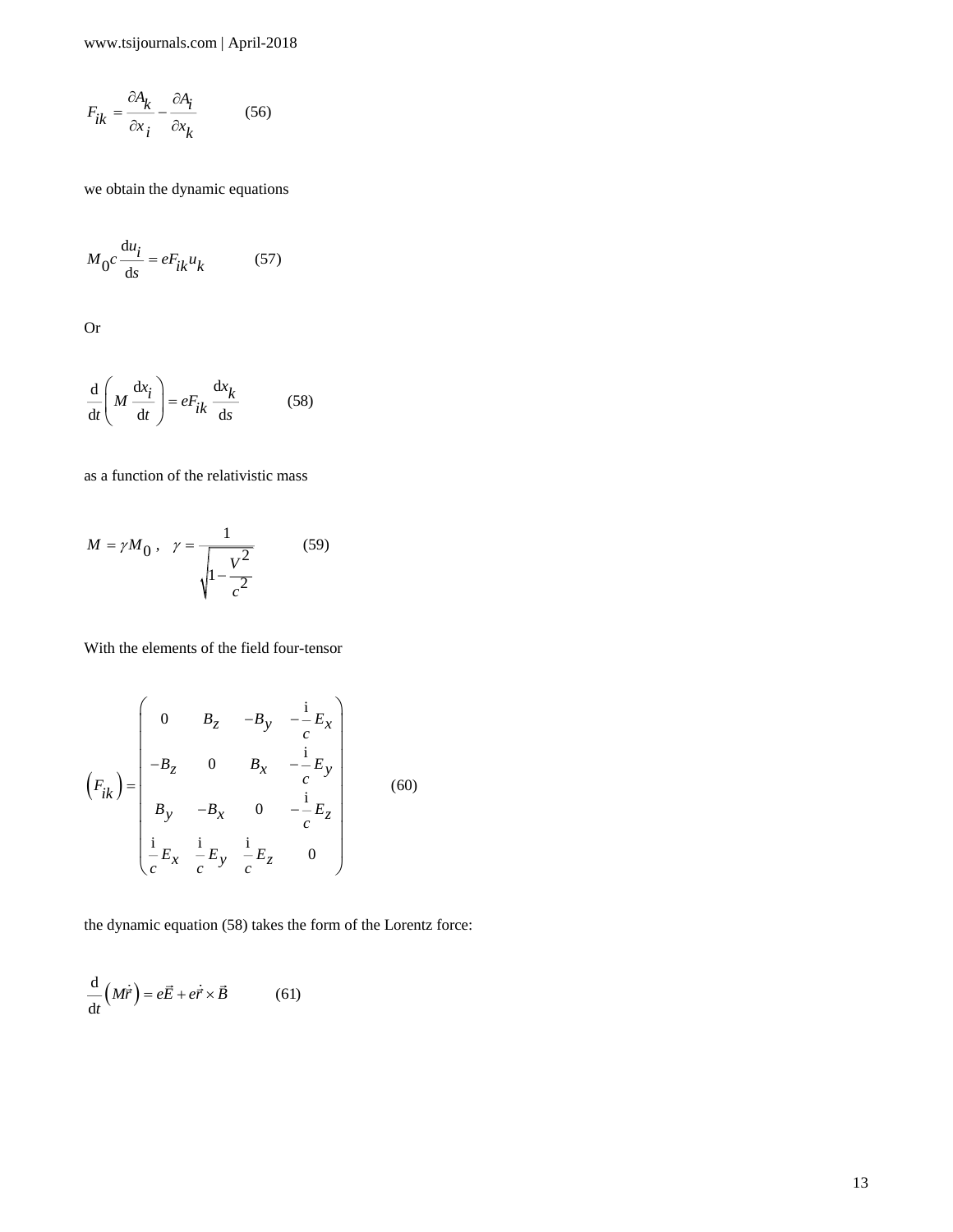## **The Relativistic Quantum Principle and the Field Transformation**

In the null variance of the time-dependent phase, we distinguish a mechanical term and an electromagnetic field term:

$$
\delta S = \int \left[ \underbrace{-M_0 c \, du_i \delta x_i}_{\text{mechanical}} + \underbrace{F_{ik} u_k \delta x_i \, ds}_{\text{electromagnetic}} \right] = 0 \tag{62}
$$

From the invariance of the mechanical term for a change of coordinates,

$$
x_i = \alpha_{ij} x'_j
$$
 (63)  

$$
du_i \delta x_i = \alpha_{ij} \alpha_{ik} du'_j \delta x'_k = \alpha_{ji}^{-1} \alpha_{ik} du'_j \delta x'_k = \delta_{jk} du'_j \delta x'_k = du'_j \delta x'_j
$$
 (64)

we deduce that also the electromagnetic term is an invariant,

$$
F_{ik}u_k \delta x_i = F_{ik} \alpha_{kl} u'_l \alpha_{ij} \delta x'_j = F'_{jl} u'_l \delta x'_j \tag{65}
$$

which means the field transformation

$$
F'_{jl} = F_{ik}\alpha_{ij}\alpha_{kl} \text{ or } F_{ik} = \alpha_{ij}\alpha_{kl}F'_{jl} \tag{66}
$$

For a coordinate transformation (16),

$$
\left(\alpha_{ij}\right) = \begin{pmatrix} \gamma & 0 & 0 & -i\gamma \frac{V}{c} \\ 0 & 1 & 0 & 0 \\ 0 & 0 & 1 & 0 \\ i\gamma \frac{V}{c} & 0 & 0 & 1 \end{pmatrix}
$$
(67)

we obtain the field transformation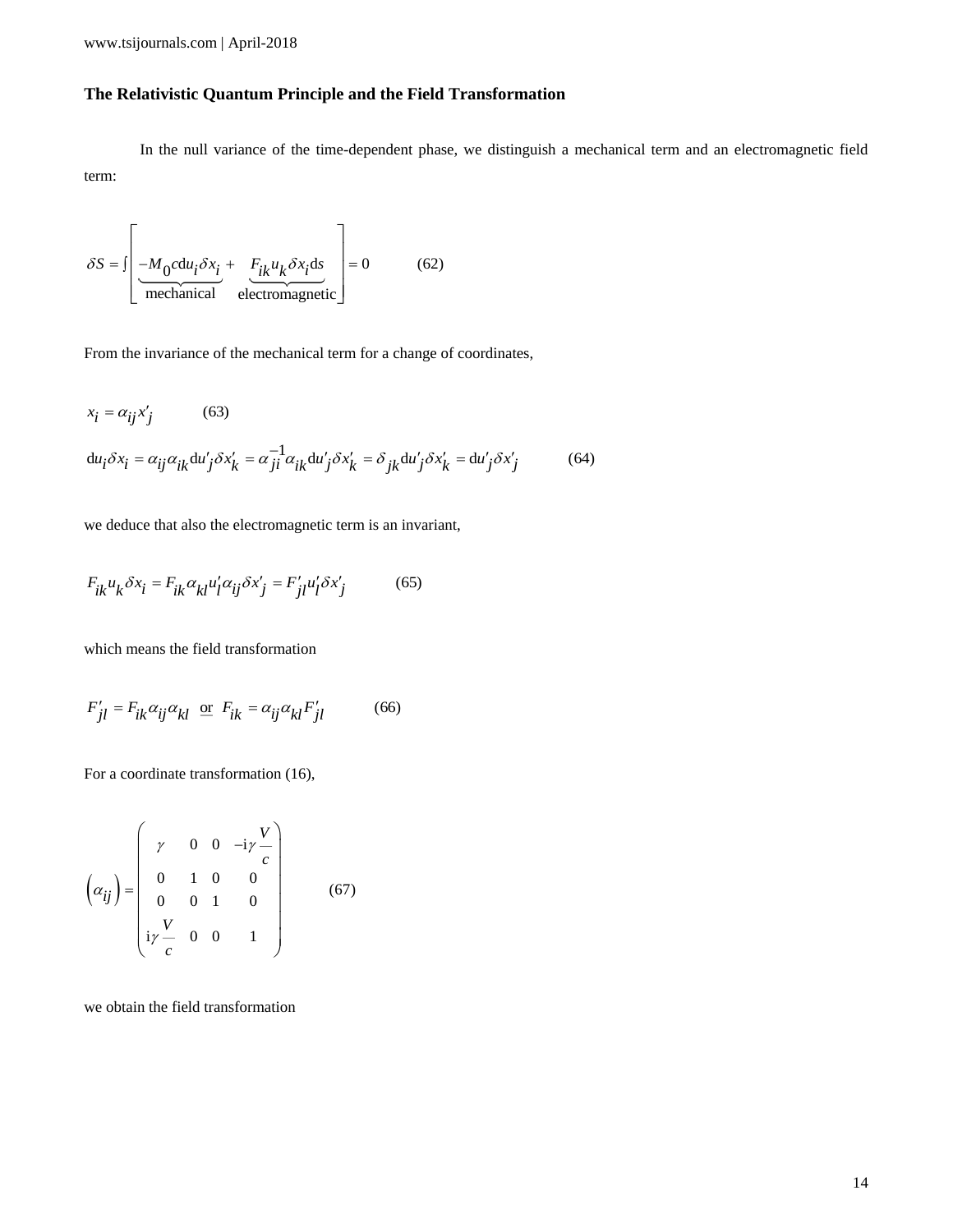$$
E_x = E_{x'}, \qquad E_y = \frac{E_{y'} + VB_{z'}}{\sqrt{1 - \frac{V^2}{c^2}}}, \qquad E_z = \frac{E_{z'} - VB_{y'}}{\sqrt{1 - \frac{V^2}{c^2}}}
$$

$$
B_z = B_{z'}, \qquad B_y = \frac{B_{y'} - \frac{V}{c^2}E_{x'}}{\sqrt{1 - \frac{V^2}{c^2}}}, \qquad B_z = \frac{B_{z'} + \frac{V}{c^2}E_{y'}}{\sqrt{1 - \frac{V^2}{c^2}}}
$$
(68)

## **The Spin, As a Characteristic of the Quantum Particle Dynamics**

From (25) with the Hamiltonian (29), for a quantum particle in electromagnetic field at a rather low velocity, we obtain a wave packet of the form

$$
\psi(\vec{r},t) = \frac{1}{(2\pi h)^{3/2}} \int \varphi(\vec{P},t) e^{\frac{i}{\hbar} \left\{\vec{P}\vec{r} - \left[\vec{P}\dot{\vec{r}} - H(\vec{P},\vec{r})\right]t\right\}} d^3\vec{P}
$$

$$
\approx \frac{1}{(2\pi h)^{3/2}} \int \varphi(\vec{P},t) e^{\frac{i}{\hbar} \left(\vec{P}\vec{r} + Et\right)} d^3\vec{P}
$$
(69)

which means a Schrödinger type equation

$$
H(\vec{P}, \vec{r})\psi(\vec{r}, t) = E\psi(\vec{r}, t)
$$
 (70)

with the Hamiltonian (33), with the Dirac operators

$$
\alpha_0 = \begin{pmatrix} \hat{1} & 0 \\ 0 & -\hat{1} \end{pmatrix}, \alpha_1 = \begin{pmatrix} 0 & \sigma_1 \\ \sigma_1 & 0 \end{pmatrix}, \alpha_2 = \begin{pmatrix} 0 & \sigma_2 \\ \sigma_2 & 0 \end{pmatrix}, \alpha_3 = \begin{pmatrix} 0 & \sigma_3 \\ \sigma_3 & 0 \end{pmatrix}
$$
(71)

is of the form

$$
H(\vec{p}, \vec{r}) = c \sqrt{M_0^2 c^2 + \vec{p}^2} + eU(\vec{r}) = c \left( \alpha_0 M_0 c + \alpha_1 p_1 + \alpha_2 p_2 + \alpha_3 p_3 \right) + eU(\vec{r}) \tag{72}
$$

We obtain the Schrödinger-Dirac equation

$$
\[c\Big(\alpha_0 M_0 c + \vec{\alpha}\,\vec{p}\Big) + eU\left(\vec{r}\right)\] \psi\left(\vec{r}, t\right) = E\psi\left(\vec{r}, t\right) \tag{73}
$$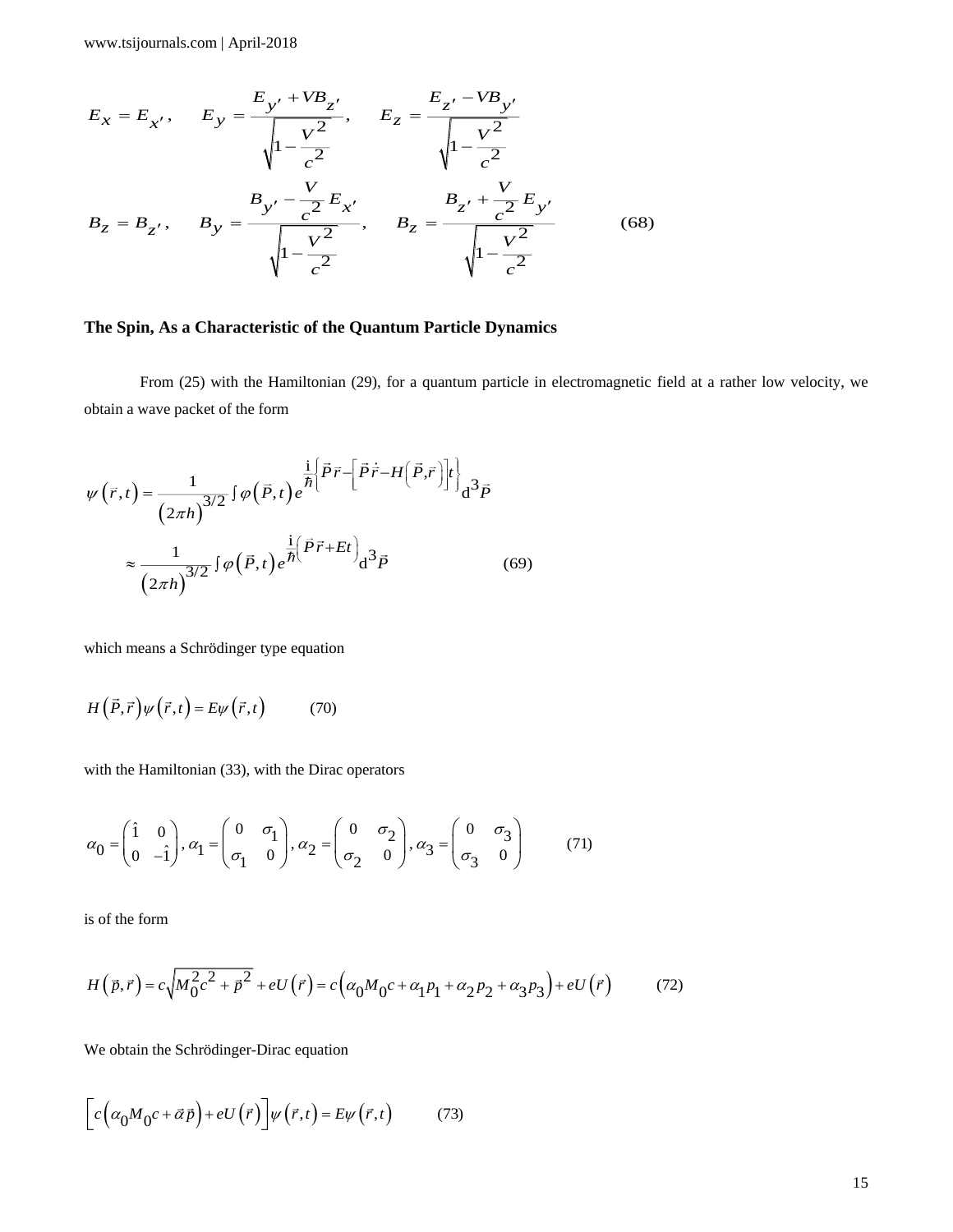with the notation

$$
\vec{\alpha} = \left(\alpha_1, \alpha_2, \alpha_3\right) \tag{74}
$$

The Dirac operators, with the anti-commutation relations

$$
\left\{\alpha_i, \alpha_j\right\} = \alpha_i \alpha_j + \alpha_j \alpha_i = 2\delta_{ij} \tag{75}
$$

are functions of the Pauli spin operators

$$
\sigma_1 = \begin{pmatrix} 0 & 1 \\ 1 & 0 \end{pmatrix}, \sigma_2 = \begin{pmatrix} 0 & -i \\ i & 0 \end{pmatrix}, \sigma_3 = \begin{pmatrix} 1 & 0 \\ 0 & -1 \end{pmatrix} \tag{76}
$$

with the anti-commutation relations

$$
\left\{\sigma_i, \sigma_j\right\} = \sigma_i \sigma_j + \sigma_j \sigma_i = 2\delta_{ij} \tag{77}
$$

while the particle wave function is split into components

$$
\psi = \begin{pmatrix} \psi_1 \\ \psi_2 \end{pmatrix} = \begin{pmatrix} \varphi_1 \\ \varphi_2 \\ \varphi_3 \\ \varphi_4 \end{pmatrix} \tag{78}
$$

From (73) with (71) and (78), we obtain a two-dimensional Schrödinger equation

$$
c \left[ \begin{pmatrix} \psi_1(\vec{r}) \\ -\psi_2(\vec{r}) \end{pmatrix} M_0 c + \begin{pmatrix} \vec{\sigma} \psi_2(\vec{r}) \\ \vec{\sigma} \psi_1(\vec{r}) \end{pmatrix} \vec{p} \right] + eU(\vec{r}) \begin{pmatrix} \psi_1(\vec{r}) \\ \psi_2(\vec{r}) \end{pmatrix} = E \begin{pmatrix} \psi_1(\vec{r}) \\ \psi_2(\vec{r}) \end{pmatrix}
$$
(79)

with the notation

$$
\vec{\sigma} = \left(\sigma_1, \sigma_2, \sigma_3\right) \tag{80}
$$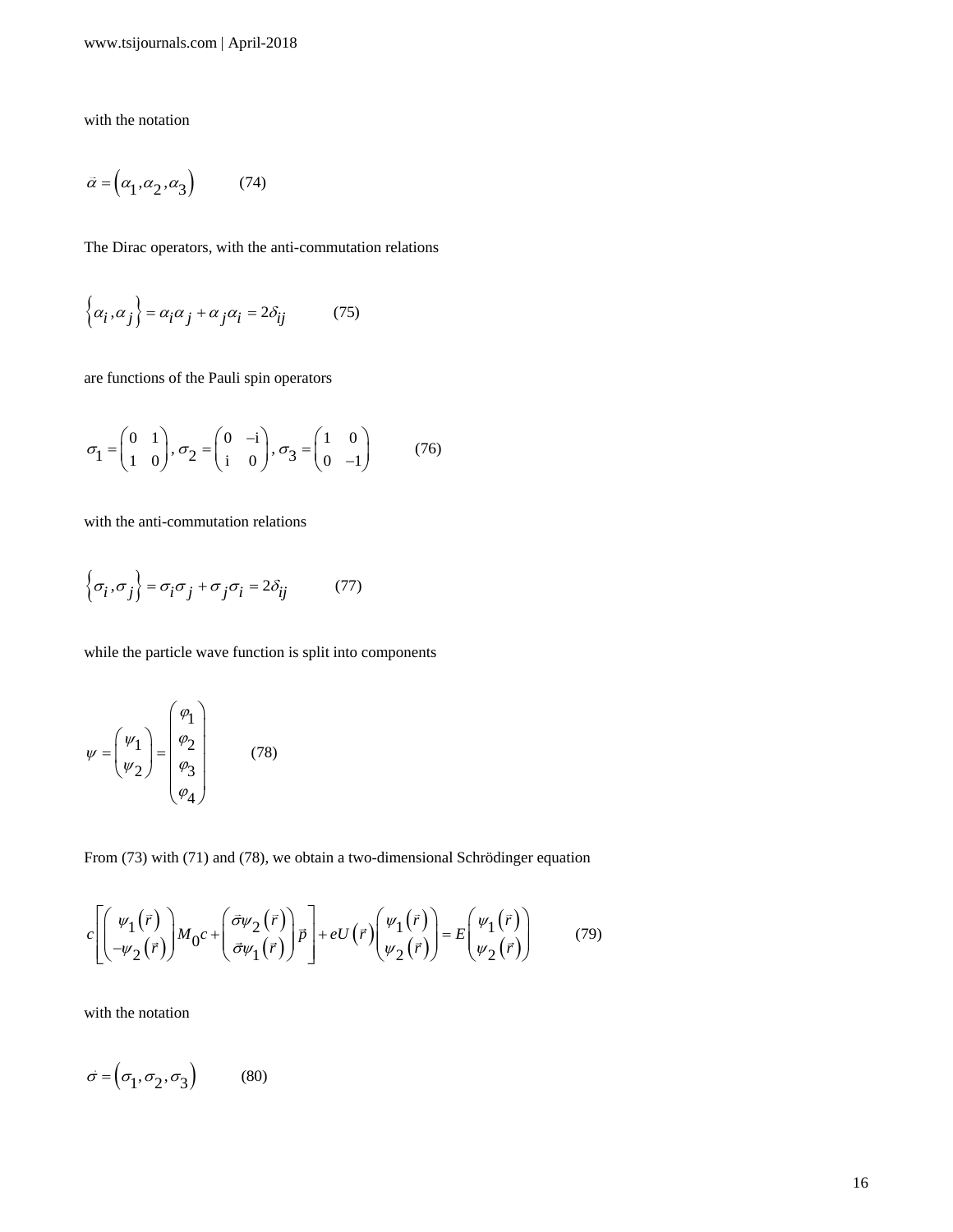which for the two components is

$$
\begin{bmatrix} M_0 c^2 + eU(\vec{r}) \end{bmatrix} \psi_1(\vec{r}) + c\vec{\sigma}\vec{p}\psi_2(\vec{r}) = E\psi_1(\vec{r})
$$
  

$$
\begin{bmatrix} -M_0 c^2 + eU(\vec{r}) \end{bmatrix} \psi_2(\vec{r}) + c\vec{\sigma}\vec{p}\psi_1(\vec{r}) = E\psi_2(\vec{r})
$$
 (81)

In a non-relativistic approximation, small velocity, small potential, which means  $E \approx M_0 c^2$  $E \approx M_0 c$ 

$$
\underbrace{\left[E+M_0c^2-eU(\vec{r})\right]}_{2M_0c^2} \underbrace{\left[E-M_0c^2-eU(\vec{r})\right]}_{E_c} \psi_1(\vec{r}) = c^2 (\vec{\sigma}\vec{p})^2 \psi_1(\vec{r})
$$
\n
$$
\underbrace{\left[E-M_0c^2-eU(\vec{r})\right]}_{E_c} \underbrace{\left[E+M_0c^2-eU(\vec{r})\right]}_{2M_0c^2} \psi_2(\vec{r}) = c^2 (\vec{\sigma}\vec{p})^2 \psi_2(\vec{r})
$$

and the classical energy

$$
E_c = E - M_0 c^2 \tag{82}
$$

the two wave function components satisfy the Schrödinger-Dirac equations:

$$
\left[\frac{(\vec{\sigma}\vec{p})^2}{2M_0} + eU(\vec{r})\right]\psi_1(\vec{r}) = E_c\psi_1(\vec{r})
$$
\n
$$
\left[\frac{(\vec{\sigma}\vec{p})^2}{2M_0} + eU(\vec{r})\right]\psi_2(\vec{r}) = E_c\psi_2(\vec{r}) \tag{83}
$$

With the mechanical momentum from equation (27),

$$
\vec{p} = \vec{P} - e\vec{A}(\vec{r}, t) = -i\hbar \nabla - e\vec{A}(\vec{r}, t)
$$
 (84)

for the last term of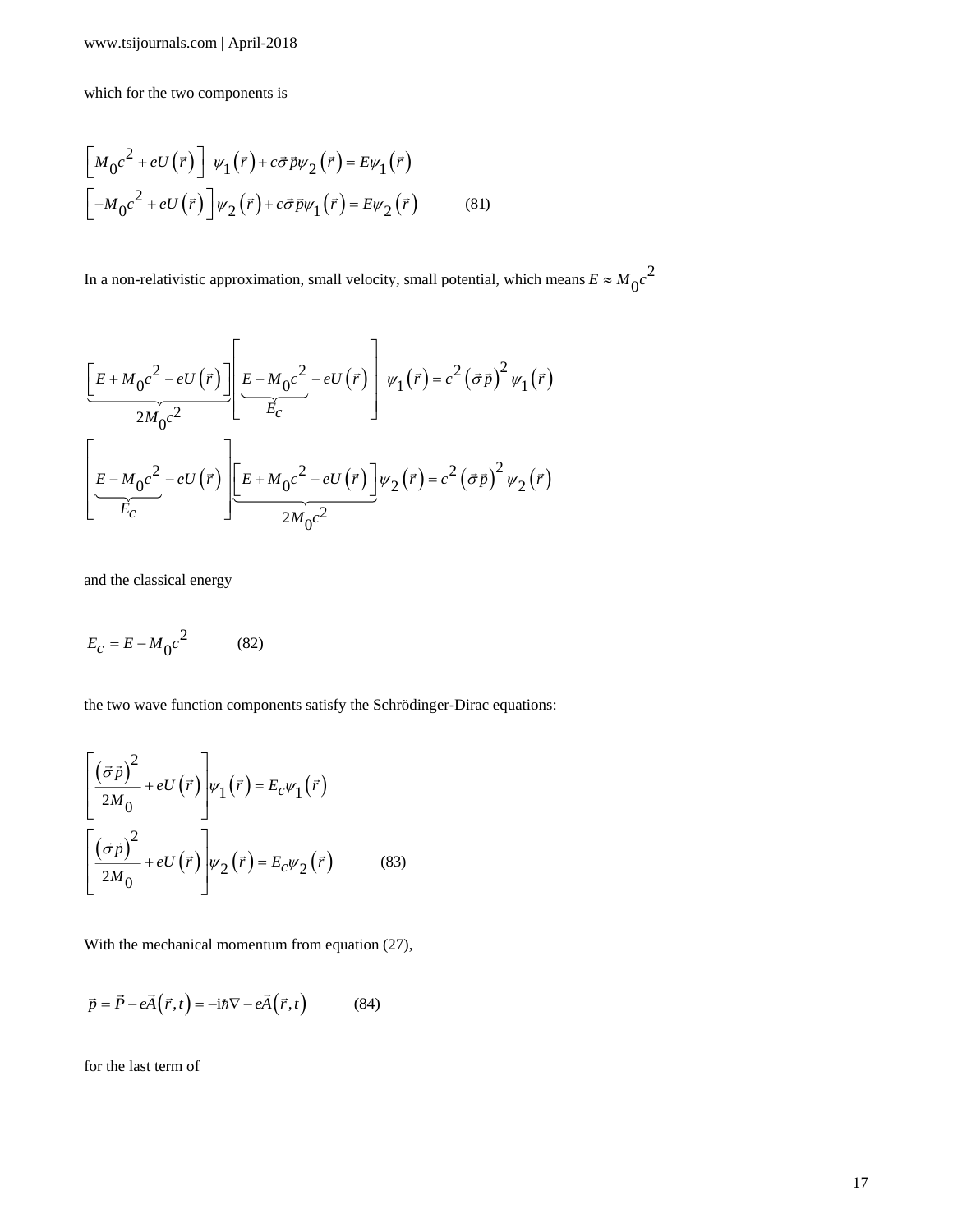$$
(\vec{\sigma}\vec{p})^2 = (\sigma_1 p_1 + \sigma_2 p_2 + \sigma_3 p_3)^2 = \vec{p}^2 + i\vec{\sigma}(\vec{p} \times \vec{p})
$$
(85)

we find

$$
(\vec{p} \times \vec{p})\psi = i e \hbar \left(\nabla \times \vec{A} + \vec{A} \times \nabla\right)\psi = i e \hbar \vec{B}\psi \tag{86}
$$

With these expressions,

 $\left(\vec{\sigma}\vec{p}\right)^2 = \vec{p}^{\,2} - e\hbar\vec{\sigma}\vec{B}$ 

and the Schrödinger-Dirac equations (83) take a form

$$
\left[\frac{\vec{p}^2}{2M_0} - \vec{\mu}_s \vec{B} + eU(\vec{r})\right] \psi_1(\vec{r}) = E_c \psi_1(\vec{r})
$$
\n
$$
\left[\frac{\vec{p}^2}{2M_0} - \vec{\mu}_s \vec{B} + eU(\vec{r})\right] \psi_2(\vec{r}) = E_c \psi_2(\vec{r}) \tag{87}
$$

depending on the spin magnetic momentum

$$
\vec{\mu}_S = \frac{\hbar e}{2M_0} \vec{\sigma} \tag{88}
$$

with the component

$$
\mu_3 = \frac{\hbar e}{2M_0} \tag{89}
$$

 $(\bar{x}\bar{\rho})^2 = (a_1\rho_1 + a_2\rho_2 + a_3\rho_3 + a_4\rho_4) = \bar{r}^2 - i\bar{c}(\bar{p} + \bar{p})$  (85)<br>
so that<br>  $(\bar{\rho} \times \rho) \nu = \text{inf}(\nabla \times \bar{A} + A \times \nabla) \nu = \text{inf} \psi \rho$  (86)<br>
With these expressions,<br>  $(\bar{\rho} \bar{p})^2 = \bar{p}^2 - \alpha \bar{n} \bar{B}$ <br>
and the Schrö in the direction of the magnetic field. This moment appears as an effect of a proper rotational motion with an angular momentum  $s_3$ . We take into account that the total angular momentum  $j_3$ , including also the orbital momentum  $l_3$ , commutes with the Hamiltonian,

$$
\left[H, j_3\right] = \left[H, l_3 + s_3\right] = 0\tag{90}
$$

which means that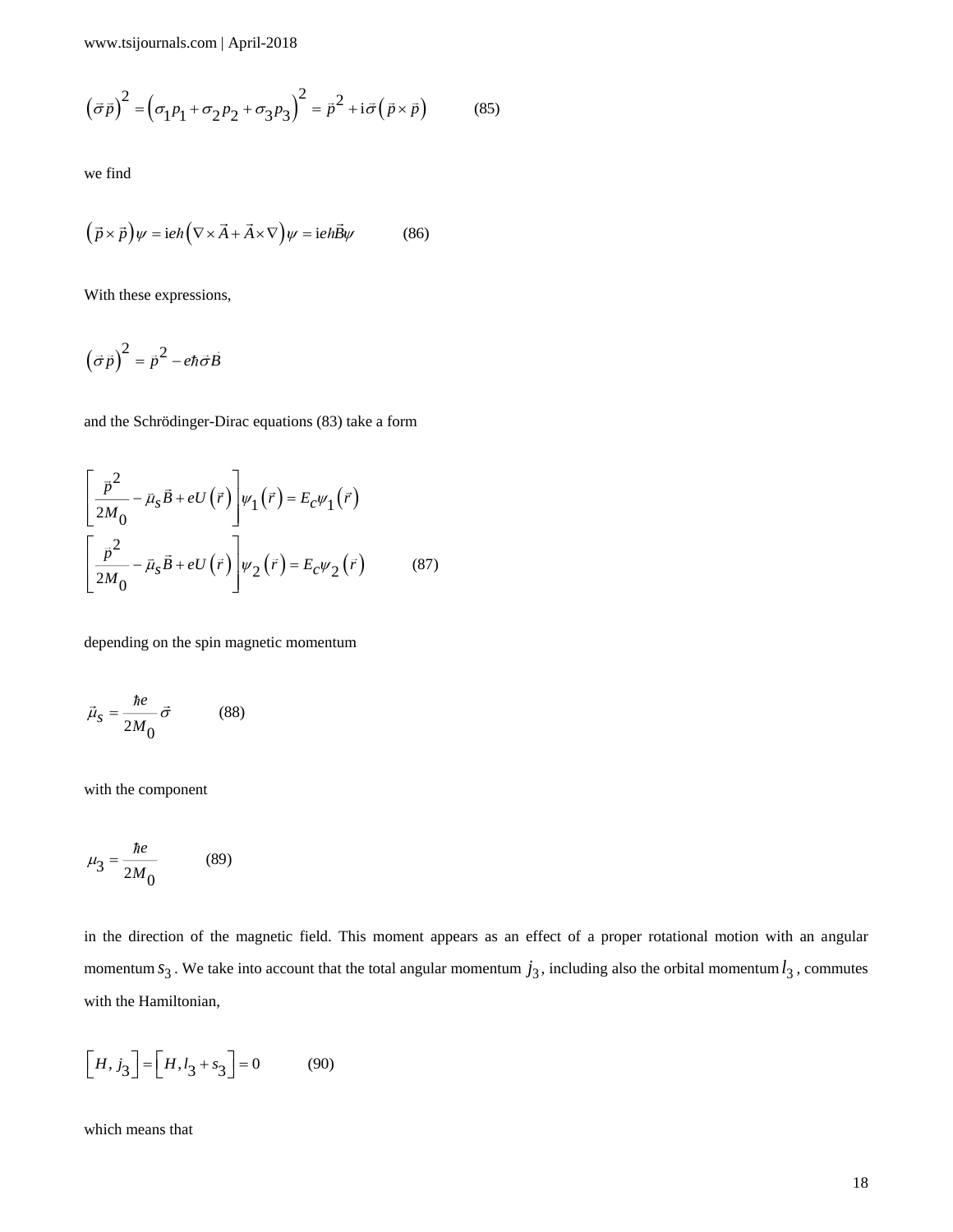$$
\left[H, s_3\right] = -\left[H, l_3\right] \tag{91}
$$

With the commutation relations

$$
\left[p_i, l_j\right] = i\hbar \delta_{ijk} p_k \tag{92}
$$

from (91) with the Hamiltonian (72), we obtain the equations

$$
[H, x_3] = -[H, t_3]
$$
\n(91)

\nWith the commutation relations

\n
$$
[P_1 \cdot i_j] = i\hbar \delta_{ijk} P_k
$$
\n(92)

\nfrom (91) with the Hamiltonian (72), we obtain the equations

\n
$$
[a_1, s_3] = -i\hbar \alpha_2
$$
\n
$$
[a_2, s_3] = i\hbar \alpha_1
$$
\n
$$
[a_3, s_3] = 0
$$
\n
$$
[a_4, s_3] = 0
$$
\n(93)

\nWith the anti-commutation relations (75), we find the solution

\n
$$
s_3 = s\alpha_1 \alpha_2
$$
\n(94)

\nWhere

\n
$$
s = -i\frac{\hbar}{2}
$$
\n(95)

\n
$$
s_3 = -i\frac{\hbar}{2} \alpha_1 \alpha_2 = \frac{\hbar}{2} \begin{pmatrix} \sigma_3 & 0 \\ 0 & \sigma_3 \end{pmatrix}
$$
\n(96)

\nwith the eigenvalues

\n
$$
s_3 = \pm \frac{\hbar}{2}
$$
\n(97)

\nFrom (89) and (97) we find the gyromagnetic ratio

\n19

With the anti-commutation relations (75), we find the solution

$$
s_3 = s\alpha_1\alpha_2 \tag{94}
$$

Where

$$
s = -\mathrm{i}\frac{\hbar}{2} \tag{95}
$$

With the expressions (71) of the Dirac operators, we find the proper angular momentum

$$
s_3 = -i\frac{\hbar}{2}\alpha_1\alpha_2 = \frac{\hbar}{2}\begin{pmatrix} \sigma_3 & 0\\ 0 & \sigma_3 \end{pmatrix}
$$
 (96)

with the eigenvalues

$$
s_3 = \pm \frac{\hbar}{2} \tag{97}
$$

From (89) and (97) we find the gyromagnetic ratio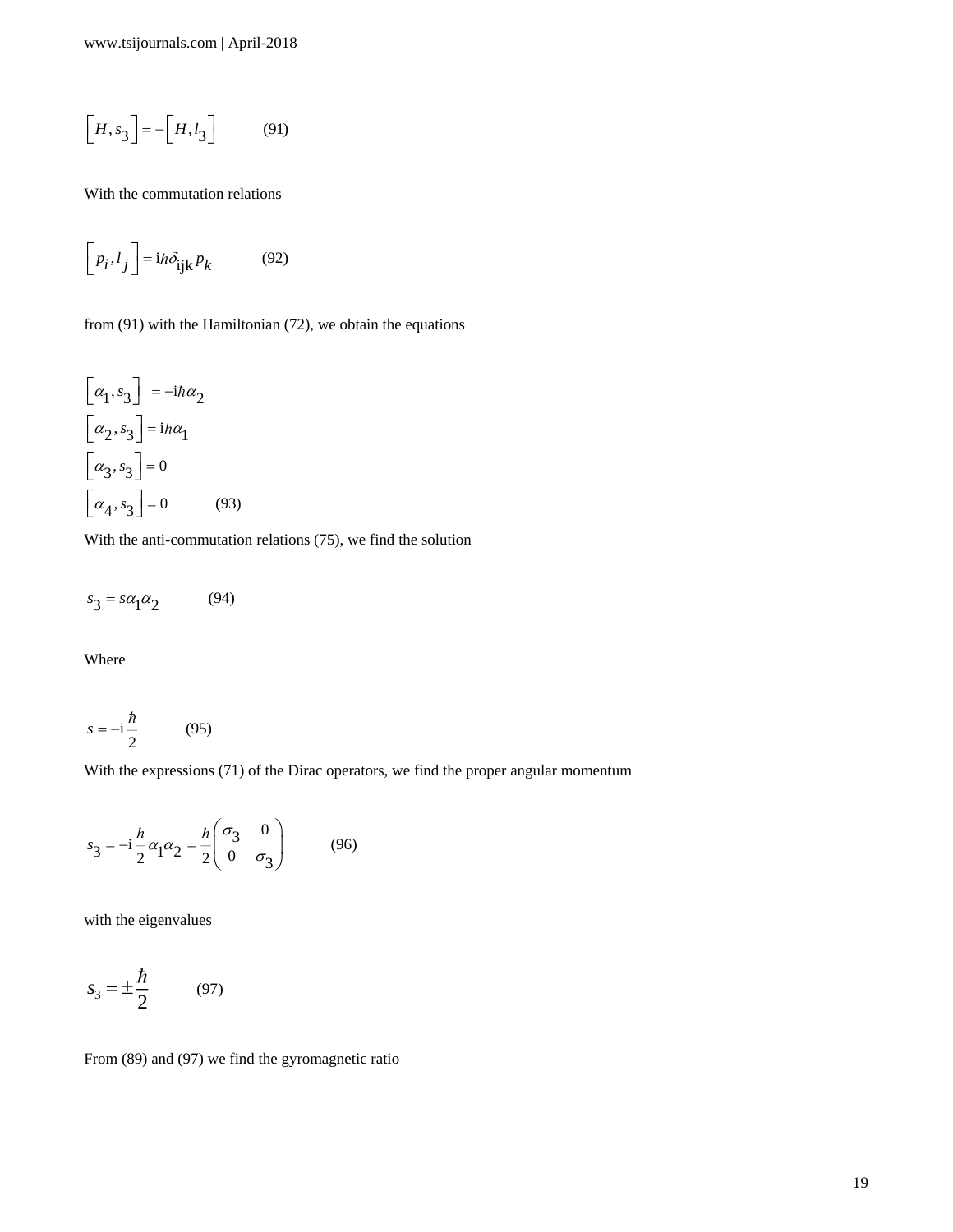$$
g_S = \frac{\mu_3}{s_3} = \frac{e}{M_0}
$$
 (98)

## **Dynamics of a Quantum Particle in a Gravitational Field**

In the framework of the general theory of relativity [11], we consider a generalization of the quantum particle wave functions (25) for a curvilinear system of time-space coordinates  $x^0 = ct, x^1, x^2, x^3$ ,

$$
\psi(x^{i}, t) = \frac{1}{(2\pi\hbar)^{3/2}} \int \varphi(x^{i}, t) e^{\frac{i}{\hbar}M_{0}C\int (-g_{ij}\dot{x}^{i}\dot{x}^{j}+1)ds} M_{0}^{3}c^{3} \frac{\partial(\dot{x}, \dot{y}, \dot{z})}{\partial(\dot{x}^{1}, \dot{x}^{2}, \dot{x}^{3})} d\dot{x}^{1} d\dot{x}^{2} d\dot{x}^{3}
$$

$$
\varphi(x^{i}, t) = \frac{1}{(2\pi\hbar)^{3/2}} \int \psi(x^{i}, t) e^{-\frac{i}{\hbar}M_{0}C\int (-g_{ij}\dot{x}^{i}\dot{x}^{j}+1)ds} \frac{\partial(x, y, z)}{\partial(x^{1}, x^{2}, x^{3})} d\dot{x}^{1} d\dot{x}^{2} d\dot{x}^{3}, \quad i, j... = 1, 2, 3
$$
(99)

depending on the time-space interval

$$
ds = \sqrt{g_{\alpha\beta}dx^{\alpha}dx^{\beta}}, \quad \alpha, \beta... = 0, 1, 2, 3 \quad (100)
$$

and the time-space velocities

$$
\dot{x}^{\alpha} = \frac{\mathrm{d}x^{\alpha}}{\mathrm{d}s} \tag{101}
$$

which satisfy the relation

$$
g_{\alpha\beta}\dot{x}^{\alpha}\dot{x}^{\beta} = 1 \qquad (102)
$$

In a classical approximation, small particle, small velocity  $\dot{x}^i$ , we can consider a linearization of the wave particle phase,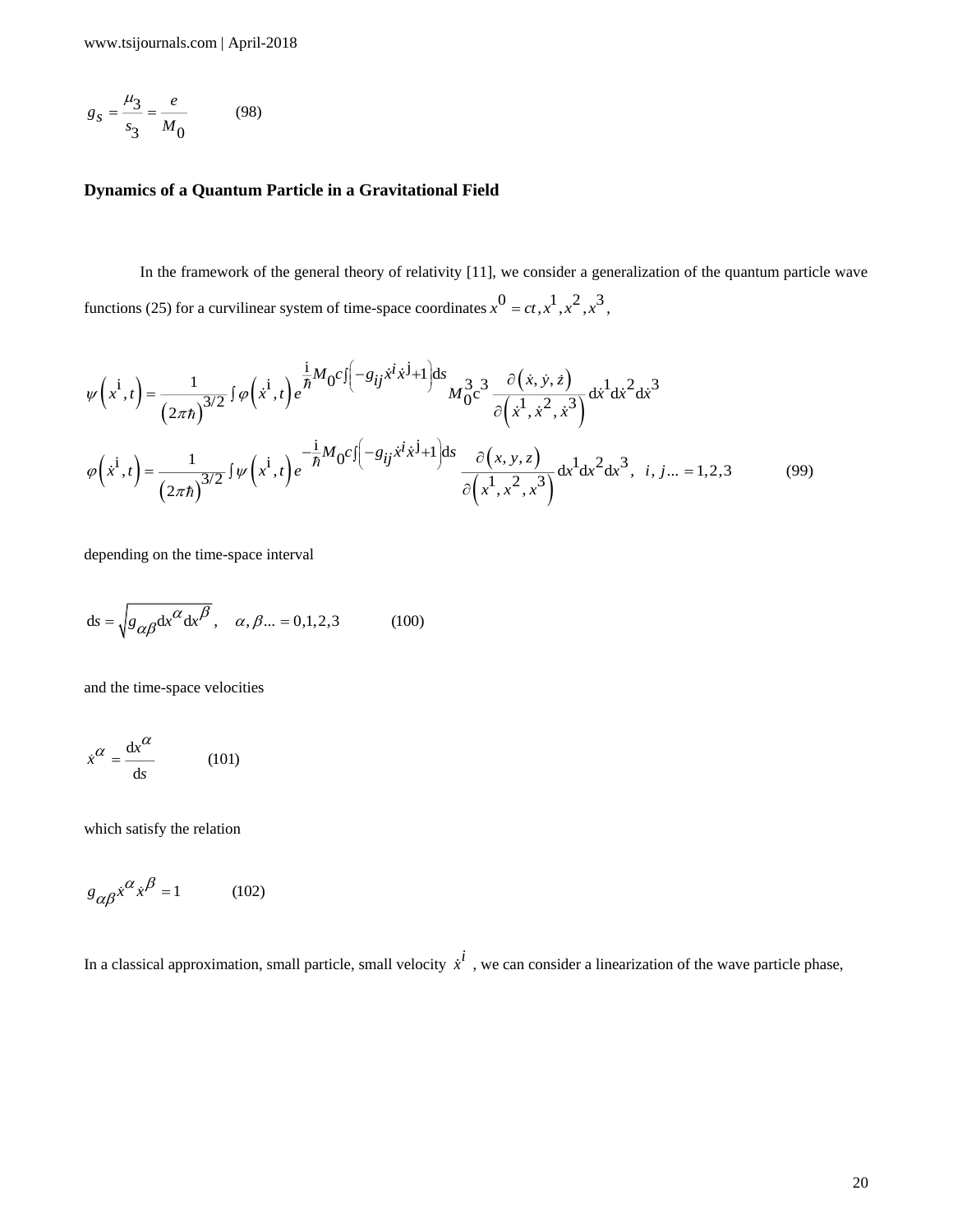$$
\begin{split}\nJ\left(-g_{ij}\dot{x}^i\dot{x}^j\mathrm{d}s + \mathrm{d}s\right) &= \int \left(-g_{ij}\dot{x}^i\mathrm{d}x^j + \sqrt{c^2\mathrm{d}t^2 + g_{ij}\mathrm{d}x^i\mathrm{d}x^j}\right) \\
&= \int \left(-g_{ij}\dot{x}^i\mathrm{d}x^j + c\mathrm{d}t\sqrt{1 + g_{ij}\dot{x}^i\dot{x}^j}\right) \\
&= \int \left[-g_{ij}\dot{x}^i\mathrm{d}x^j + c\mathrm{d}t\left(1 + \frac{1}{2}g_{ij}\dot{x}^i\dot{x}^j\right)\right] \\
&= \int \left(-\frac{1}{2}g_{ij}\dot{x}^i\mathrm{d}x^j + c\sqrt{g_{\alpha\beta}\dot{x}^{\alpha}\dot{x}^{\beta}}\mathrm{d}t\right) \\
&= -\frac{1}{2}g_{ij}\dot{x}^i\dot{x}^j + c\sqrt{g_{\alpha\beta}\dot{x}^{\alpha}\dot{x}^{\beta}}t\n\end{split}
$$

In this case, a quantum particle is described by two wave packets of the form

$$
\psi\left(\dot{x}^{i},t\right) = \frac{1}{\left(2\pi\hbar\right)^{3/2}} \int \varphi\left(\dot{x}^{i},t\right) e^{\frac{i}{\hbar}M_{0}c\left(-\frac{1}{2}g_{ij}\dot{x}^{i}x^{j} + c\sqrt{g_{\alpha\beta}\dot{x}^{\alpha}\dot{x}^{\beta}t}\right)} M_{0}^{3}c^{3} \frac{\partial\left(\dot{x},\dot{y},\dot{z}\right)}{\partial\left(\dot{x}^{i},\dot{x}^{2},\dot{x}^{3}\right)} dx^{1}dx^{2}dx^{3}
$$
\n
$$
\varphi\left(\dot{x}^{i},t\right) = \frac{1}{\left(2\pi\hbar\right)^{3/2}} \int \psi\left(\dot{x}^{i},t\right) e^{-\frac{i}{\hbar}M_{0}c\left(-\frac{1}{2}g_{ij}\dot{x}^{i}x^{j} + c\sqrt{g_{\alpha\beta}\dot{x}^{\alpha}\dot{x}^{\beta}t}\right)} \frac{\partial\left(x,y,z\right)}{\partial\left(x^{i},x^{2},x^{3}\right)} dx^{1}dx^{2}dx^{3}
$$
\n(103)

with a group velocity

$$
\left\langle v^{j} \right\rangle = \left\langle \frac{dx^{j}}{dt} \right\rangle = 2 \left\langle \frac{\partial}{\partial \left( g_{ij} \dot{x}^{i} \right)} \left( c \sqrt{g_{\alpha\beta} \dot{x}^{\alpha} \dot{x}^{\beta}} \right) \right\rangle = 2c \left\langle \frac{\dot{x}_{j}}{2 \sqrt{g_{\alpha\beta} \dot{x}^{\alpha} \dot{x}^{\beta}}} \right\rangle = c \left\langle \frac{dx^{j}}{ds} \right\rangle \tag{104}
$$

In a gravitational field  $V$ , the time-time metric element takes the form

 $g_{00} = 1 - 2V$  (105)

while the particle gets an acceleration on a geodesic,

$$
\left\langle a^{j} \right\rangle = \frac{d}{dt} \left\langle v^{j} \right\rangle = c \left\langle \frac{d^{2} x^{j}}{ds^{2}} \frac{ds}{dt} \right\rangle = c^{2} \left\langle \frac{d^{2} x^{j}}{ds^{2}} \right\rangle = -c^{2} \Gamma_{\mu\nu}^{j} \left\langle \frac{dx^{\mu}}{ds} \frac{dx^{\nu}}{ds} \right\rangle
$$
 (106)

Introducing the first kind Christoffel symbol, and taking into account the expression of this symbol as a function of the metric tensor elements,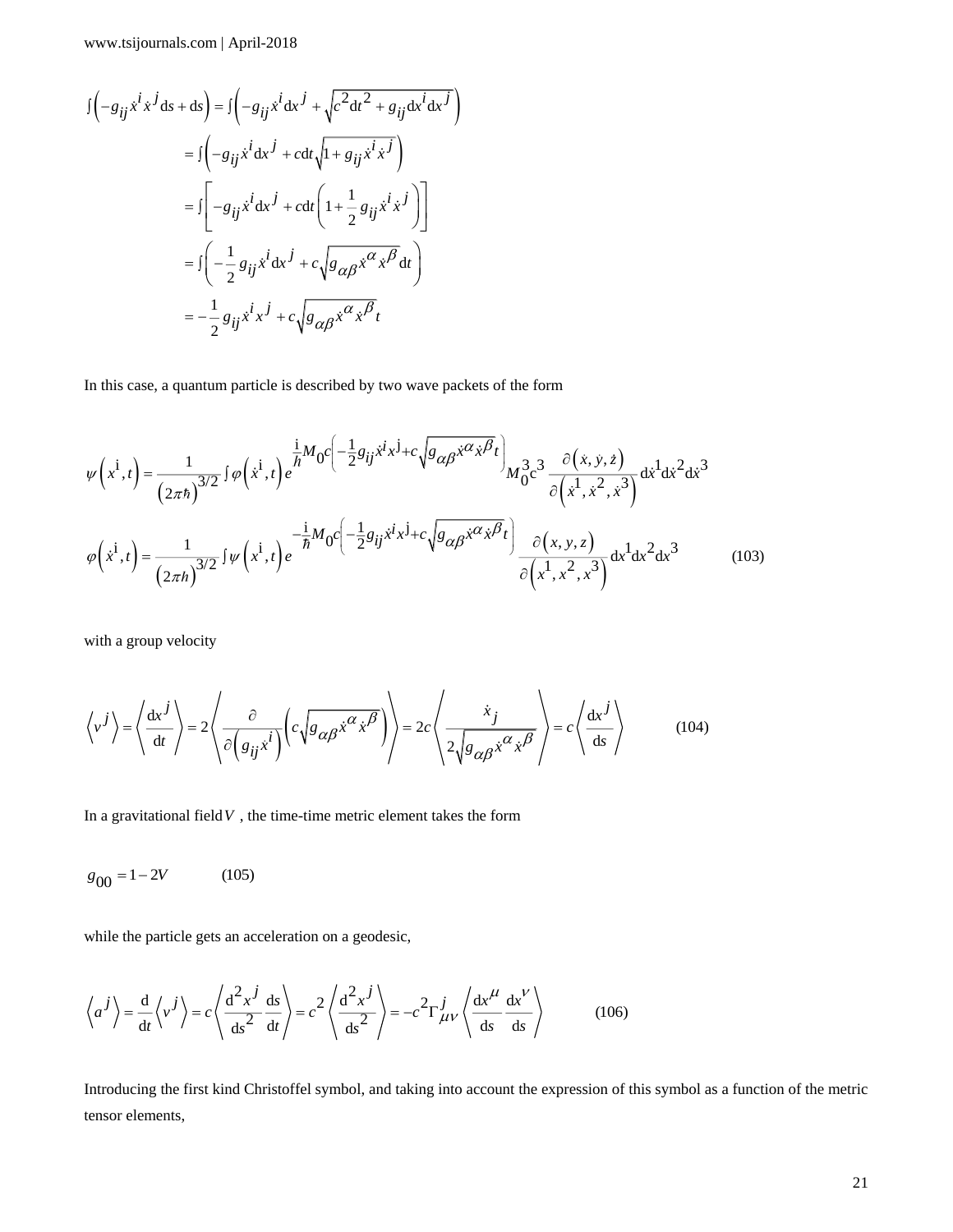$$
\left\langle a^{j} \right\rangle = -c^{2} \Gamma_{\mu\nu}^{j} \left\langle \frac{dx^{\mu}}{ds} \frac{dx^{\nu}}{ds} \right\rangle = -c^{2} g^{j} \lambda \Gamma_{\lambda\mu\nu} \left\langle \frac{dx^{\mu}}{ds} \frac{dx^{\nu}}{ds} \right\rangle
$$

$$
= -c^{2} g^{j} \lambda \frac{1}{2} \left( g_{\lambda\mu,\nu} + g_{\lambda\nu,\mu} - g_{\mu\nu,\lambda} \right) \left\langle \frac{dx^{\mu}}{ds} \frac{dx^{\nu}}{ds} \right\rangle, \tag{107}
$$

with the Schwarzschild solution for the time-space interval in spherical coordinates,  $x^1 = r, x^2 = \theta, x^3 = \varphi$ ,

$$
ds^{2} = \left(1 - \frac{2m}{r}\right)dt^{2} - \left(1 - \frac{2m}{r}\right)^{-1}dr^{2} - r^{2}d\theta^{2} - r^{2}\sin^{2}\theta d\varphi^{2}
$$

we obtain

$$
\left\langle a^{j} \right\rangle = \frac{d}{dt} \left\langle v^{j} \right\rangle = -c^{2} g^{j\lambda} \frac{1}{2} \left( g_{\lambda 0,0} + g_{\lambda 0,0} - g_{00,\lambda} \right) \frac{dx^{0}}{ds} \frac{dx^{0}}{ds}
$$

$$
= c^{2} g^{j\lambda} \frac{1}{2} g_{00,\lambda} = c^{2} g^{j\lambda} \frac{1}{2} \frac{\partial}{\partial x^{\lambda}} (1 - 2V)
$$

$$
= -c^{2} g^{j\lambda} \frac{\partial V}{\partial x^{\lambda}} = -c^{2} g^{j\lambda} \frac{\partial}{\partial x^{\lambda}} \left( \frac{m}{r} \right)
$$

$$
= -mc^{2} g^{j\lambda} \frac{\partial}{\partial r} \left( \frac{1}{r} \right)
$$

Taking into account that in a central field our particle is accelerated only in the radial direction, we obtain,

$$
\left\langle a^{1} \right\rangle = -\left(1 - \frac{2m}{r}\right)^{-1} \frac{mc^{2}}{r^{2}} \quad \left\{\text{- Newtonian field with r whativistic correction}\right.
$$
\n
$$
\left\langle a^{2} \right\rangle = 0
$$
\n
$$
\left\langle a^{3} \right\rangle = 0
$$
\n
$$
(108)
$$

## **Quantum Particle Wave as a Distribution of Matter**

We consider a quantum particle described by wave functions of the form (99) or (103) as a distribution of matter with a normalized density  $\rho(x, y, z, t)$  in Cartesian coordinates,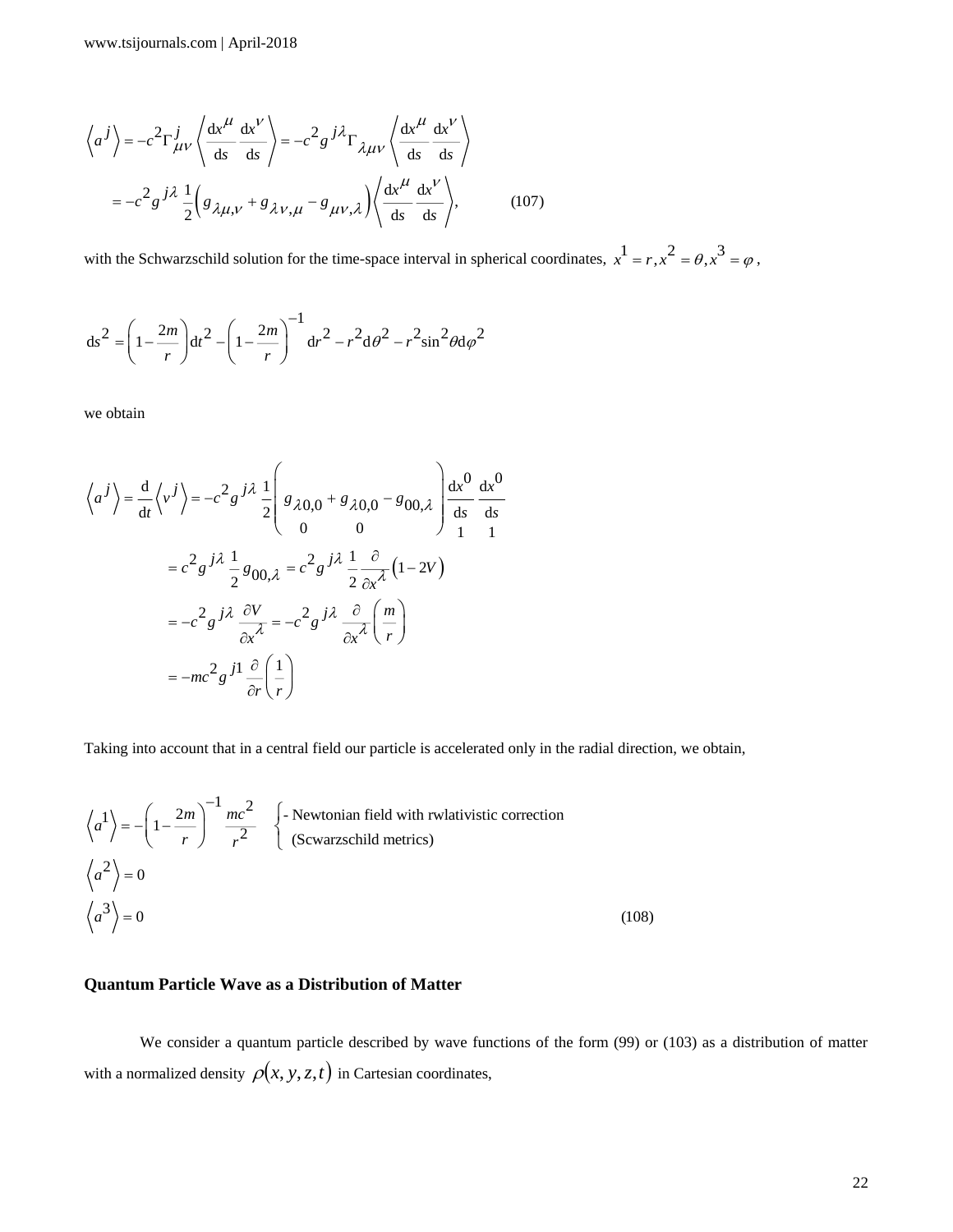$$
\int \rho(x, y, z, t) dxdydz = \int \left| \psi(x, y, z, t) \right|^2 dxdydz = 1
$$
 (109)

or  $\rho(x^i, t)$  in curvilinear coordinates,

$$
\int \rho(x, y, z, t) \text{d}x \text{d}y \text{d}z = \int |\psi(x, y, z, t)|^2 \text{d}x \text{d}z = 1
$$
\n(109)  
\nor  $\rho\left(x^{\frac{1}{2}}, t\right)$  in curvilinear coordinates,  
\n
$$
\int \rho\left(x^{\frac{1}{2}}, t\right) \text{d}x^{\frac{1}{2}} \text{d}x^{\frac{1}{2}} \text{d}x^{\frac{3}{2}} = \int |\psi\left(x^{\frac{1}{2}}, t\right)|^2 \frac{\partial(x, y, z)}{\partial\left(x^{\frac{1}{2}}, x^2, x^3\right)} \text{d}x^{\frac{1}{2}} \text{d}x^2 \text{d}x^3 = 1
$$
\n(110)  
\n
$$
\rho\left(x^{\frac{1}{2}}, t\right) = |\psi\left(x^{\frac{1}{2}}, t\right)|^2 \frac{\partial(x, y, z)}{\partial\left(x^{\frac{1}{2}}, x^2, x^3\right)}
$$
\n(111)  
\nWe define a velocity field of the matter motion  
\n
$$
v^{\frac{1}{2}} = \frac{dv^{\frac{1}{2}}}{dt} = c \frac{dv^{\frac{1}{2}}}{dt} = c \frac{dv^{\frac{1}{2}}}{dt} = c \frac{dv^{\frac{1}{2}}}{dt} = 1
$$
\n(12)  
\nFrom the invariance of the time-space interval,  
\n
$$
ds = \sqrt{\frac{g_{\mu\nu}x^{\mu}x^{\nu}}{dt^{\nu}}}
$$
\nwhich is  
\n
$$
1 = g_{\mu\nu}x^{\mu}x^{\nu}
$$
\nby covariant derivation,  
\n
$$
0 = \left(g_{\mu\nu}x^{\mu}x^{\nu}\right)_{,\sigma} = g_{\mu\nu}\left(x^{\mu}x_{,\sigma}^{\nu} + x_{,\sigma}^{\mu}x^{\nu}\right) = 2g_{\mu\nu}x^{\mu}x_{,\sigma}^{\nu}
$$
\nwe find that any covariant derivative of the velocity is perpendicular to this velocity, as a condition of the matter motion:  
\n
$$
\dot{x}_{\nu}\dot{x}_{,\sigma}^{\nu} = 0
$$
\n(113)  
\nThis means that, besides the geodesic acceleration, we suppose an additional acceleration component  $A^{\mu}$ ,

satisfying the relation

$$
\rho\left(x^{i},t\right) = \left|\psi\left(x^{i},t\right)\right|^{2} \frac{\partial\left(x,y,z\right)}{\partial\left(x^{1},x^{2},x^{3}\right)}
$$
(111)

We define a velocity field of the matter motion

$$
v^{j} = \frac{\mathrm{d}x^{j}}{\mathrm{d}t} = c\frac{\mathrm{d}x^{j}}{\mathrm{d}s} = c\dot{x}^{j}
$$
 (112)

From the invariance of the time-space interval,

$$
ds = \sqrt{g_{\mu\nu} dx^{\mu} dx^{\nu}}
$$

which is

$$
1 = g_{\mu\nu} \dot{x}^{\mu} \dot{x}^{\nu}
$$

by covariant derivation,

$$
0 = \left( g_{\mu\nu} \dot{x}^{\mu} \dot{x}^{\nu} \right)_{;\sigma} = g_{\mu\nu} \left( \dot{x}^{\mu} \dot{x}^{\nu}_{;\sigma} + \dot{x}^{\mu} \dot{x}^{\nu} \right) = 2g_{\mu\nu} \dot{x}^{\mu} \dot{x}^{\nu}_{;\sigma}
$$

we find that any covariant derivation of the velocity is perpendicular to this velocity, as a condition of the matter motion:

$$
\dot{x}_{V} \dot{x}'_{C} = 0 \qquad (113)
$$

This means that, besides the geodesic acceleration, we suppose an additional acceleration component  $A^{\mu}$ ,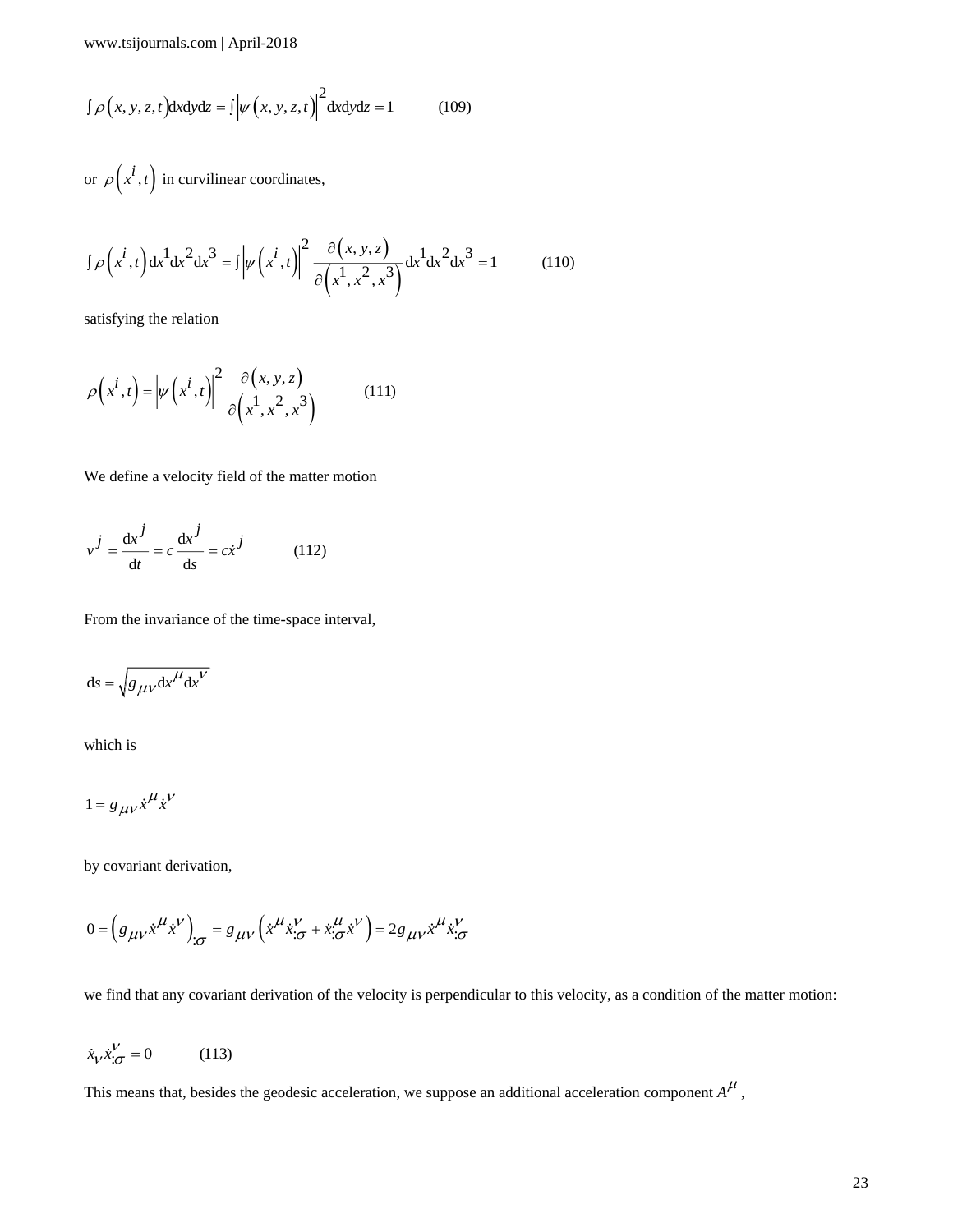$$
\frac{\mathrm{d}\dot{x}^{\mu}}{\mathrm{d}s} = \dot{x}^{\mu}_{,\nu}\dot{x}^{\nu} = -\Gamma^{\mu}_{\nu\sigma}\dot{x}^{\nu}\dot{x}^{\sigma} + A^{\mu}
$$

which is

$$
A^{\mu} = \left(\dot{x}_{,V}^{\mu} + \Gamma_{V\sigma}^{\mu} \dot{x}^{\sigma}\right) \dot{x}^V
$$

By the scalar multiplication with the velocity  $\dot{x}_{\mu}$ ,

$$
A^{\mu} = \dot{x}_{\nu}^{\mu} \dot{x}^{\nu} / \dot{x}_{\mu}
$$

from (113) we find that any possible additional acceleration  $A^{\mu}$  of a particle wave is perpendicular to the velocity  $\dot{x}_{\mu}$  of this wave:

$$
\dot{x}_{\mu}A^{\mu} = \dot{x}_{\mu}\dot{x}^{\mu}_{;\nu}\dot{x}^{\nu} = 0 \qquad (114)
$$

In other words, the theory of general relativity describes a motion of the matter in planes, perpendicular to the geodesic motion, according to the wavy description (99) or (103) of this motion, as it is illustrated in FIG. 4 .



## FIG. 4. **Wave plane in the propagation of a quantum particle as a continuous matter motion, according to the general theory of relativity.**

At the same time, we notice that the transformation of the normalization condition of the matter density for an arbitrary system of coordinates,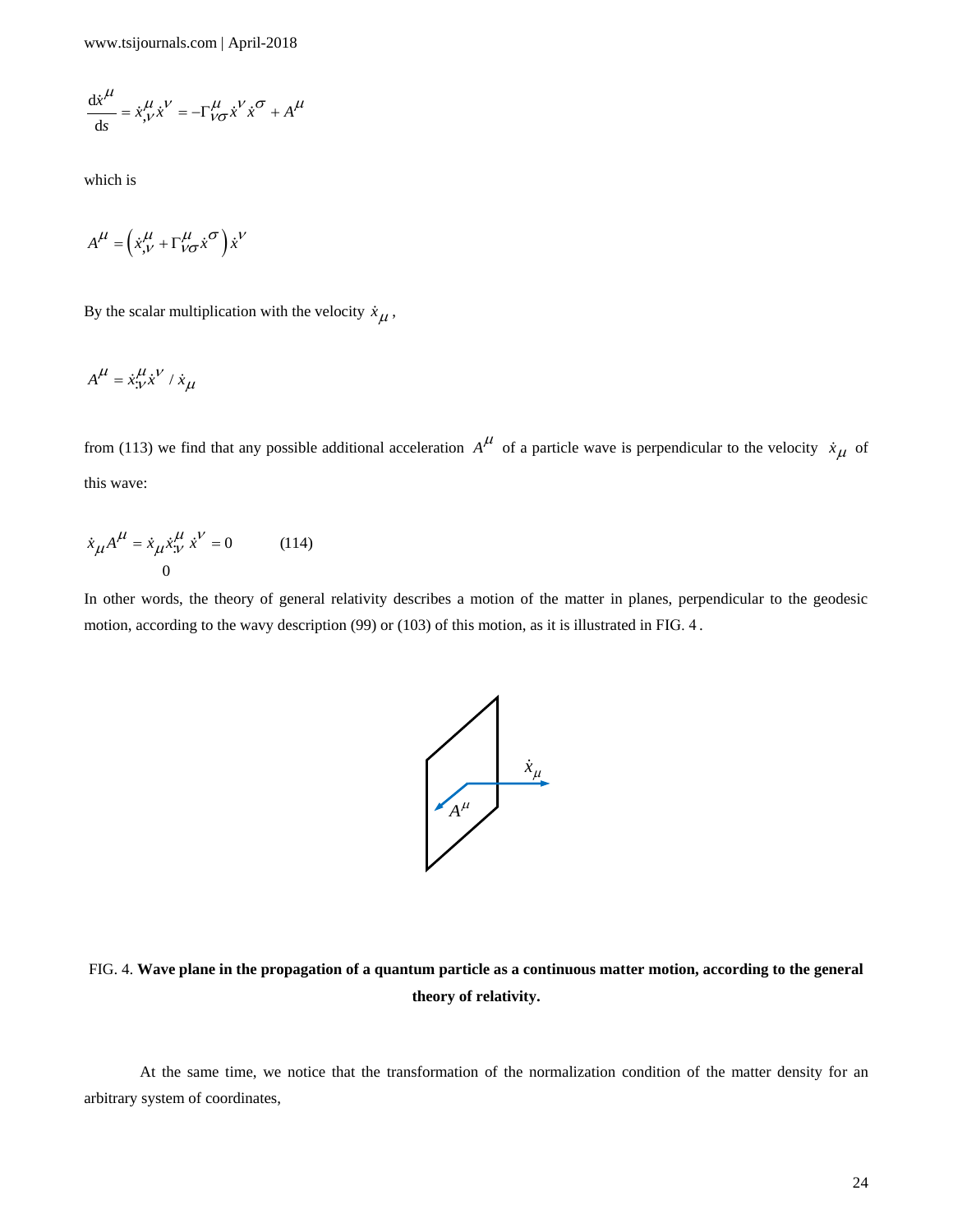$$
\int \rho \left( x^{\mu'} \right) dx^{0'} dx^{1'} dx^{2'} dx^{3'} = \int \rho \left( x^{\mu} \right) \underline{J} dx^{0} dx^{1} dx^{2} dx^{3}
$$
 (115)

includes the Jacobian

$$
J = \text{Det}\left(x_{,\alpha}^{\mu'}\right) = \frac{\partial \left(x^{0'}, x^{1'}, x^{2'}, x^{3'}\right)}{\partial \left(x^{0}, x^{1}, x^{2}, x^{3}\right)}
$$
(116)

as a determinant of the tensor transformation elements. From the tensor transformation of the metric tensor,

$$
g_{\alpha\beta} = x^{\mu'}_{,\alpha} x^{\nu'}_{,\beta} g_{\mu'\nu'} \tag{117}
$$

the Jacobian is obtained as a ratio of the square roots of the metric tensor determinants

$$
g = \text{Det}\left(g_{\alpha\beta}\right) \tag{118}
$$

for the two systems of coordinates:

$$
J = \frac{\sqrt{-g}}{\sqrt{-g'}}
$$
 (119)

(b)  $A^{(2)}$  (b)  $B^{(2)}$  (c)  $B^{(2)}$  (c)  $B^{(2)}$  (c)  $B^{(2)}$  (c)  $B^{(2)}$  (c)  $B^{(2)}$  (c)  $B^{(2)}$  (c)  $B^{(2)}$  (c)  $B^{(2)}$  (c)  $B^{(2)}$  (c)  $B^{(2)}$  (c)  $B^{(2)}$  (c)  $B^{(2)}$  (c)  $B^{(2)}$  (c)  $B^{(2)}$  (c)  $B^{(2)}$  (c)  $B^{(2)}$  (c) With this expression, from the density normalization condition (115), we obtain a density invariant for an arbitrary change of coordinates:

$$
\rho\left(x^{\alpha}\right)\sqrt{-g} = \rho\left(x^{\mu'}\right)\sqrt{-g'} = \text{Invariant} \tag{120}
$$

For the matter flow vector

$$
J^{\mu} = \rho \dot{x}^{\mu} \tag{121}
$$

we consider a null covariant divergence:

$$
J^{\mu}{}_{;\mu} = J^{\mu}_{,\mu} + \Gamma^{\mu}_{\nu\mu} J^{\nu} = J^{\nu}_{,\nu} + \Gamma^{\mu}_{\nu\mu} J^{\nu} = 0 \tag{122}
$$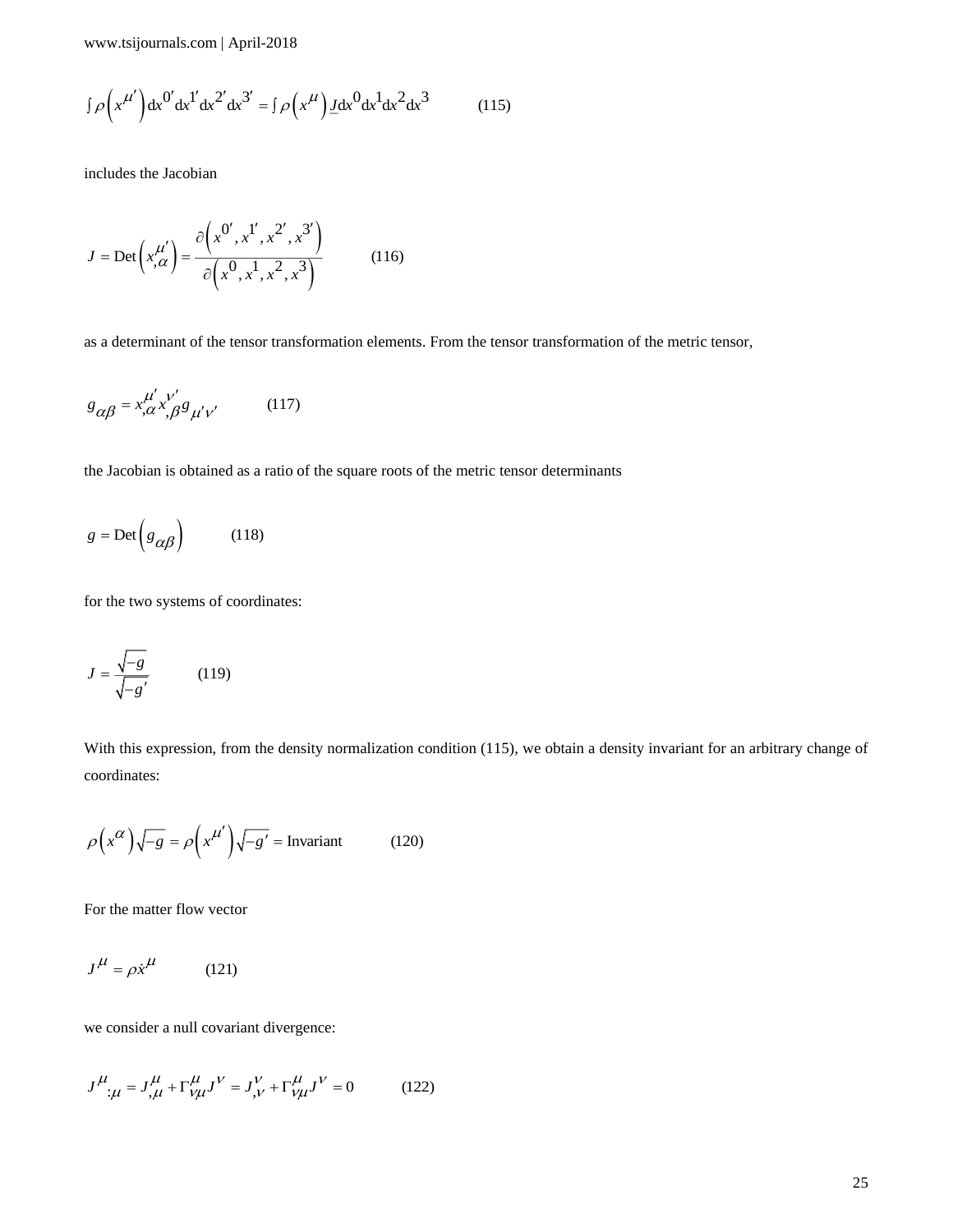#### From the expression

$$
\Gamma^{\mu}_{V\sigma} = g^{\mu\lambda} \Gamma_{\lambda V\sigma} = g^{\mu\lambda} \frac{1}{2} \Big( g_{\lambda V, \sigma} + g_{\lambda \sigma, V} - g_{\sigma V, \lambda} \Big) \tag{123}
$$

we obtain the Christoffel symbol in equation (122) as a function of the metric tensor determinant,

$$
\Gamma_{V\mu}^{\mu} = \frac{1}{2} \frac{g^{\mu\lambda}}{g^{\mu\lambda}} \left( \frac{g_{\lambda V,\mu}}{g_{\lambda\mu,V}} + g_{\lambda\mu,V} - \frac{g_{\mu V,\lambda}}{g^{\mu\lambda}} \right) = \frac{1}{2} g^{\mu\lambda} g_{\lambda\mu,V} = \frac{1}{2} g^{-1} g_{,V}
$$

$$
= \frac{1}{2} (-g)^{-1} (-g)_{,V}
$$

With the expression

$$
\frac{\left(-g\right)_{,\nu}}{2\left(-g\right)} = \frac{\left(\sqrt{-g}\right)_{,\nu}}{\sqrt{-g}}
$$

this Christoffel symbol is

$$
\Gamma^{\mu}_{V\mu} = \frac{\left(\sqrt{-g}\right)_{,V}}{\sqrt{-g}}\tag{124}
$$

With this expression, equation (122) takes the form of a null divergence

$$
J^{\mu}{}_{;\mu}\sqrt{-g} = J^{\nu}_{,\nu}\sqrt{-g} + J^{\nu}\underbrace{\Gamma^{\mu}_{\nu\mu}\sqrt{-g}}_{(\sqrt{-g})_{,\nu}} = (J^{\nu}\sqrt{-g})_{,\nu} = 0
$$

which is

$$
J^{\mu}{}_{;\mu}\sqrt{-g} = \left(J^{\mu}\sqrt{-g}\right)_{,\mu} = 0 \tag{125}
$$

In this way, we obtain a null integral of the matter flow divergence over a volume  $V$  of the space coordinates:

$$
\int\limits_V \left( J^{\mu} \sqrt{-g} \right)_{,\mu} d^3 x = 0 \tag{126}
$$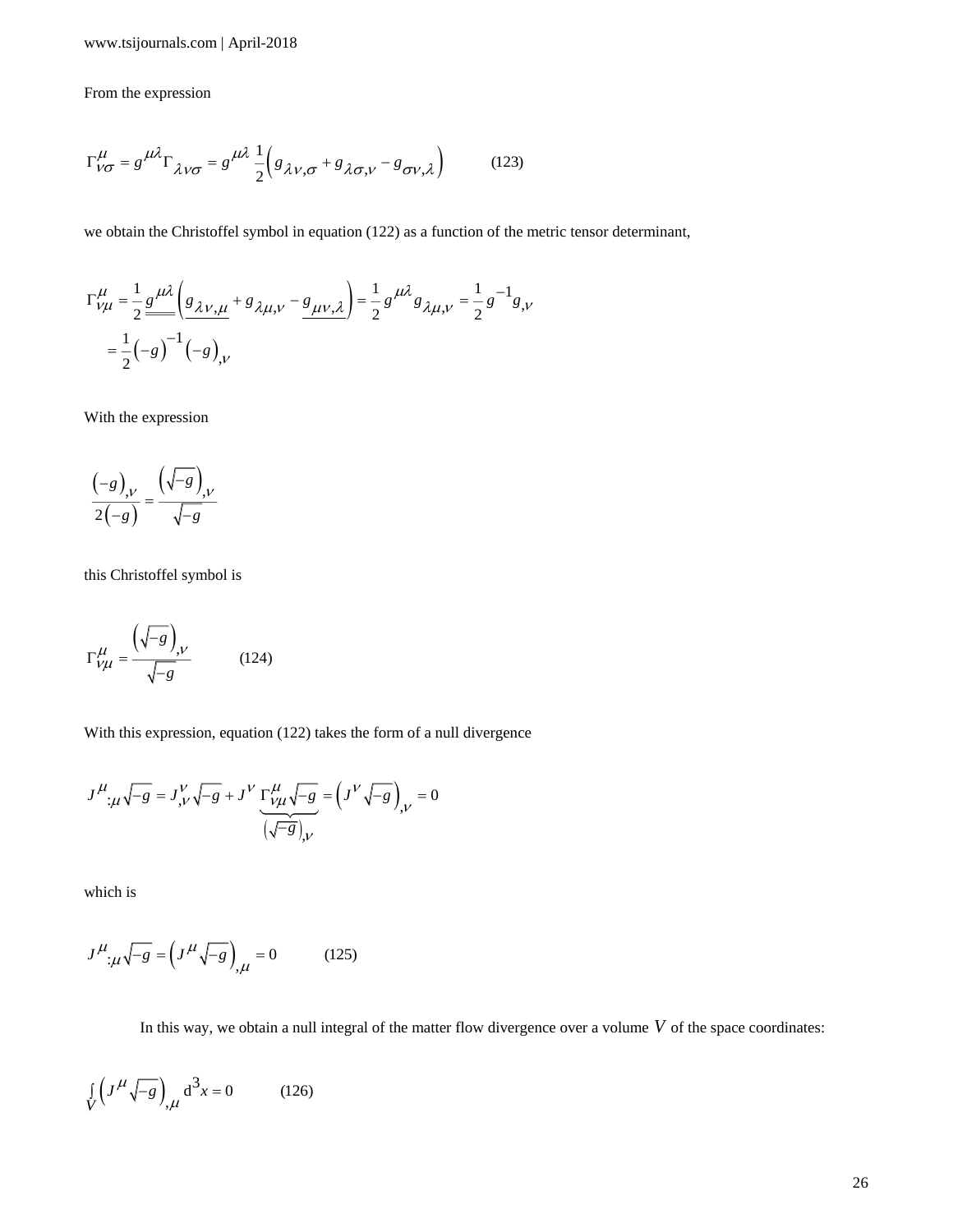In this integral, we can separate the time derivative term from the space derivative terms, which means a matter conservation relation,

In this integral, we can separate the time derivative term from the space de  
\nconservation relation,  
\n
$$
\left(\int_{V} J^{0} \sqrt{-g} d^{3}x\right)_{,0} = -\int_{V} \left(J^{m} \sqrt{-g}\right)_{,m} d^{3}x
$$
\n
$$
= -\int_{V} J^{m} \sqrt{-g} d^{2}x, \quad m = 1, 2, 3 \quad (127)
$$

as a time variation of the matter contained in a volume V by a matter flow through the surface  $\Sigma_V$  of this volume. We notice that for the nonrelativistic case,  $\dot{x}^m \ll c$ ,

$$
J^0 = \rho \dot{x}^0 \approx \rho
$$
  

$$
J^m = \rho \dot{x}^m
$$
 (128)

while the metric tensor determinant is  $g = -1$ . In this way, we obtain the classical expression of the conservation condition:

$$
\int_{V} \rho \mathbf{d}^{3} \vec{r} = -\iint_{V} \vec{J} \mathbf{d}^{2} \vec{r}
$$
\n(129)

In this way, a quantum particle appears as a distribution of continuous conservative matter, moving on geodesics, with possible accelerations only perpendicularly to these geodesics, in agreement with the wavy description of the quantum mechanics.

## **Conclusion**

We formulated a relativistic quantum principle, asserting that a quantum particle is described by a wave packet with a finite spectrum, and invariant time dependent phases to an arbitrary change of coordinates. Based on this principle, we derived a unitary relativistic quantum theory, including:

- The relativistic kinematics of a quantum particle
- The relativistic dynamics of a quantum particle
- The Maxwell equations of a field interacting with a quantum particle
- The dynamics of a quantum particle in electromagnetic field
- The relativistic electrodynamics
- The spin of a quantum particle
- The relativistic dynamics of a particle in a gravitational field, as a deformation of the Time-space metrics.